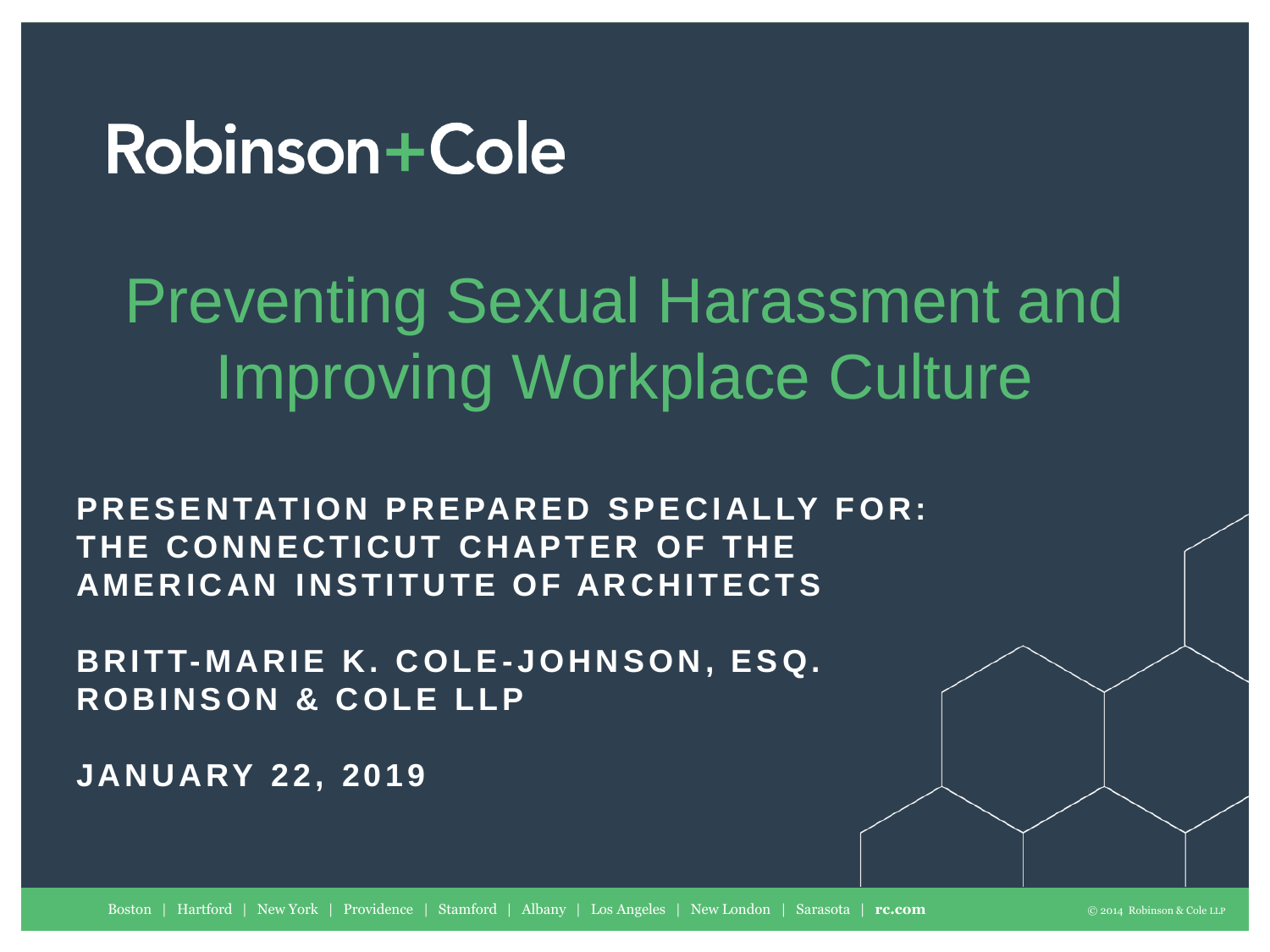## **Objectives**  Objectives

- **Identifying situations that could have future legal**  Identifying situations that could have future legal **implications**  implications
- **Preventing issues from escalating into a major**  Preventing issues from escalating into a major **workplace disruption**  workplace disruption
- **Achieving cultural competency in the workplace**  Achieving cultural competency in the workplace
- **Improving workplace culture so that employees treat**  Improving workplace culture so that employees treat **each other with respect and dignity**  each other with respect and dignity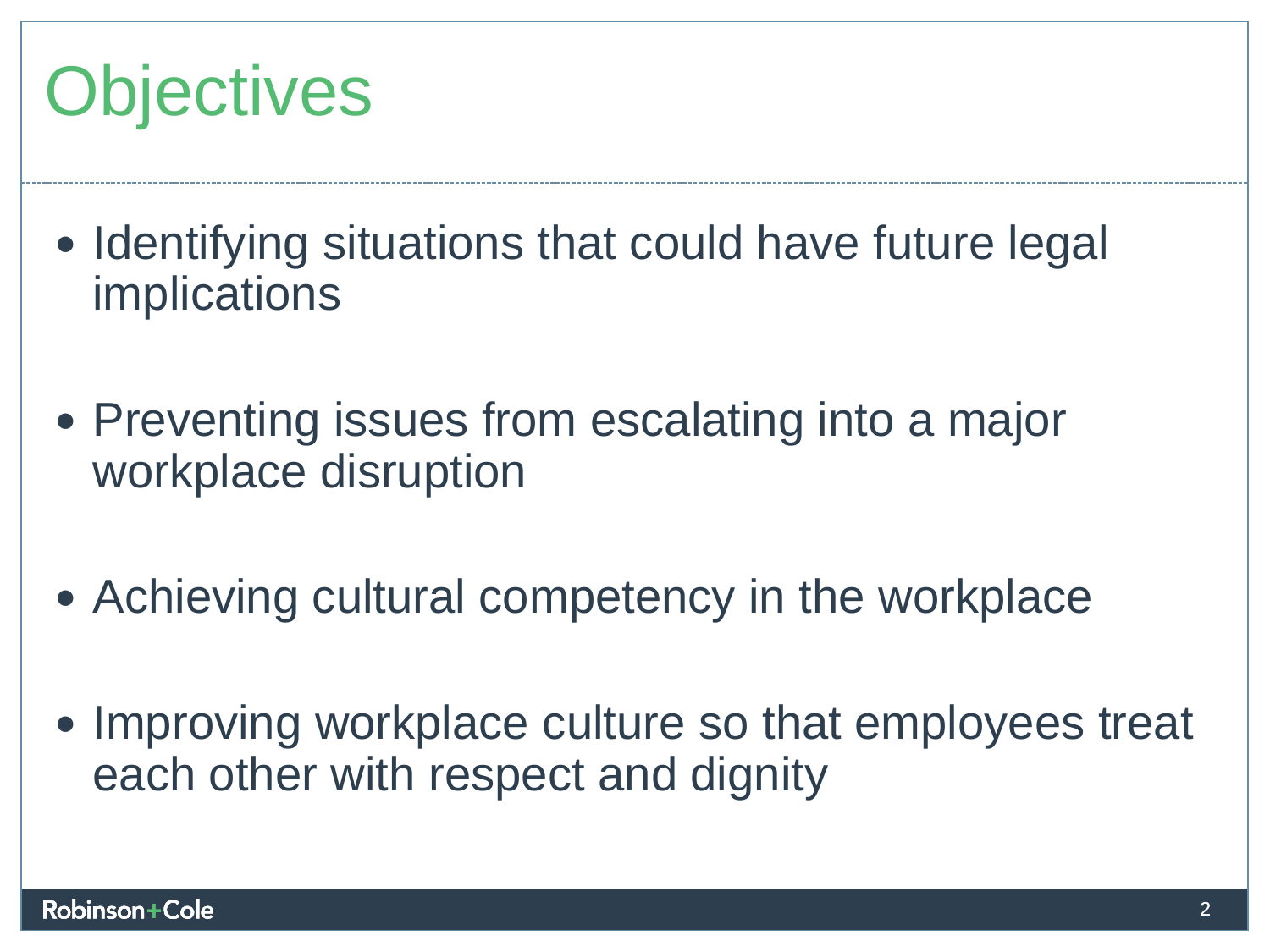### **Importance to AIA and its Members**  Importance to AIA and its Members

**AIA's stated mission is to drive "positive change through**  AIA's stated mission is to drive "positive change through **design."**  design."

**In order to strive towards such a goal, architects must work collaboratively and as members of a team. Unlawful discrimination and harassment are huge obstacles to projects of any size.**  projects of any size. In order to strive towards such a goal, architects must work<br>collaboratively and as members of a team. Unlawful<br>discrimination and harassment are huge obstacles to

**Moreover, a toxic workplace culture prevents each**  Moreover, a toxic workplace culture prevents each **architect or team member from performing his or her best**  architect or team member from performing his or her best **work and limits contributions which negatively impacts a**  work and limits contributions which negatively impacts a **project's success.**  project's success.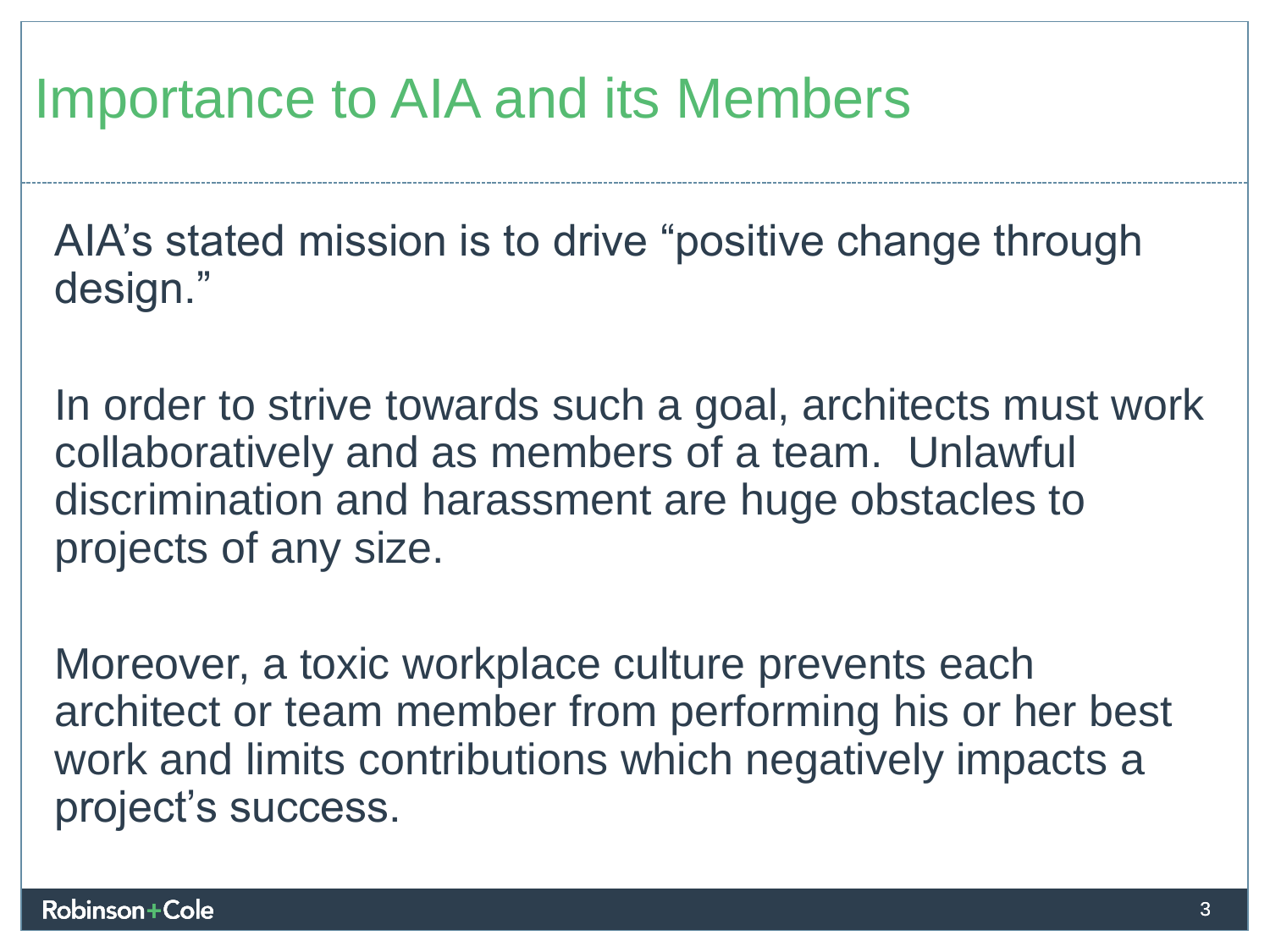## **Agenda**  Agenda

- **Welcome & Introduction**  Welcome & Introduction
- **21st Century Workplace**  21st Century Workplace
- **Part 1 Legal Review & Preventing Sexual Harassment** 
	- **o Sexual Harassment in the Architectural Industry**  Sexual Harassment in the Architectural Industry
	- **o Law on Sexual Harassment**  Law on Sexual Harassment
	- **o Preventing/Responding to Sexual Harassment**  Preventing/Responding to Sexual Harassment
- **Part 2 Workplace Culture** 
	- **o Improving Workplace Culture**  Improving Workplace Culture
	- **o Professionalism**  Professionalism
	- **o Cultural Competence**  Cultural Competence
	- **o Bias in the Workplace**  Bias in the Workplace
- **Takeaways**  Takeaways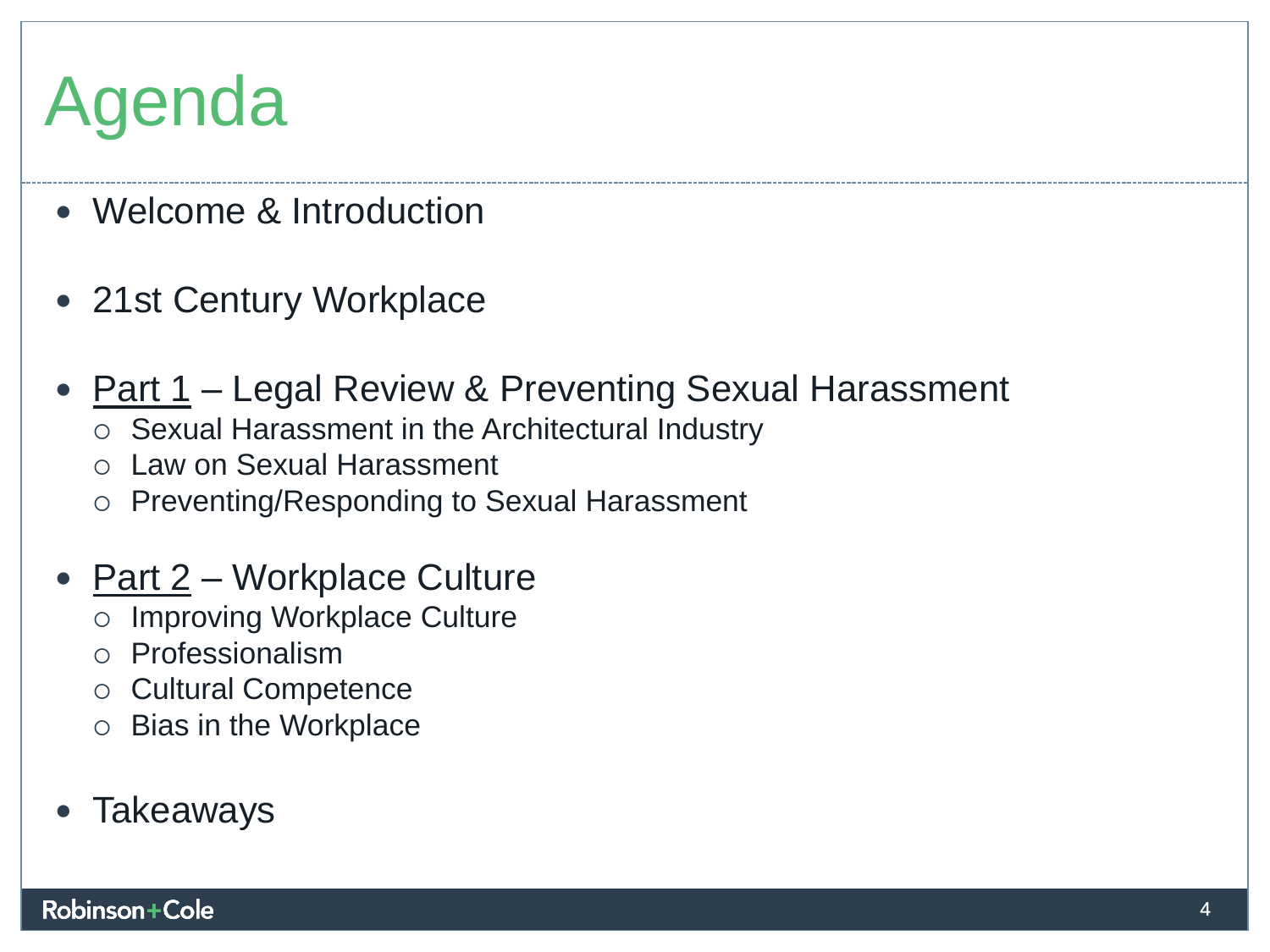### **21st Century Workplace**  21st Century Workplace



- **Social Media/Cell Phones & Distractions**  Social Media/Cell Phones & Distractions
	- **o Interruption-prone workplaces cause employees to be unmotivated, frustrated, and**  Interruption-prone workplaces cause employees to be unmotivated, frustrated, and stressed **stressed**
	- **o 70% of workers admit they feel distracted at work**  70% of workers admit they feel distracted at work
	- **o 16% of workers admit they are almost always distracted at work**  16% of workers admit they are almost always distracted at work
	- **o 36% of millennials/Gen Zers say they spend 2 or more hours per work day looking at their phones for personal activities**  36% of millennials/Gen Zers say they spend 2 or more hours per work day looking at their phones for personal activities
		- *See Survey by Udemy See Survey by Udemy*
- **Multigenerational Workplace**  Multigenerational Workplace
	- **o Workplaces may have employees from four or more generations**  Workplaces may have employees from four or more generations
- **Diverse Workplace**  Diverse Workplace
	- **o Workplaces may have employees of various genders, races, religions, ages, etc.**  Workplaces may have employees of various genders, races, religions, ages, etc.
- **Job-Hopping & Uncertainty**  Job-Hopping & Uncertainty
	- o The typical worker will have 12 different employers in his/her lifetime with younger workers averaging even more **workers averaging even more** 
		- *See Survey by Visier See Survey by Visier*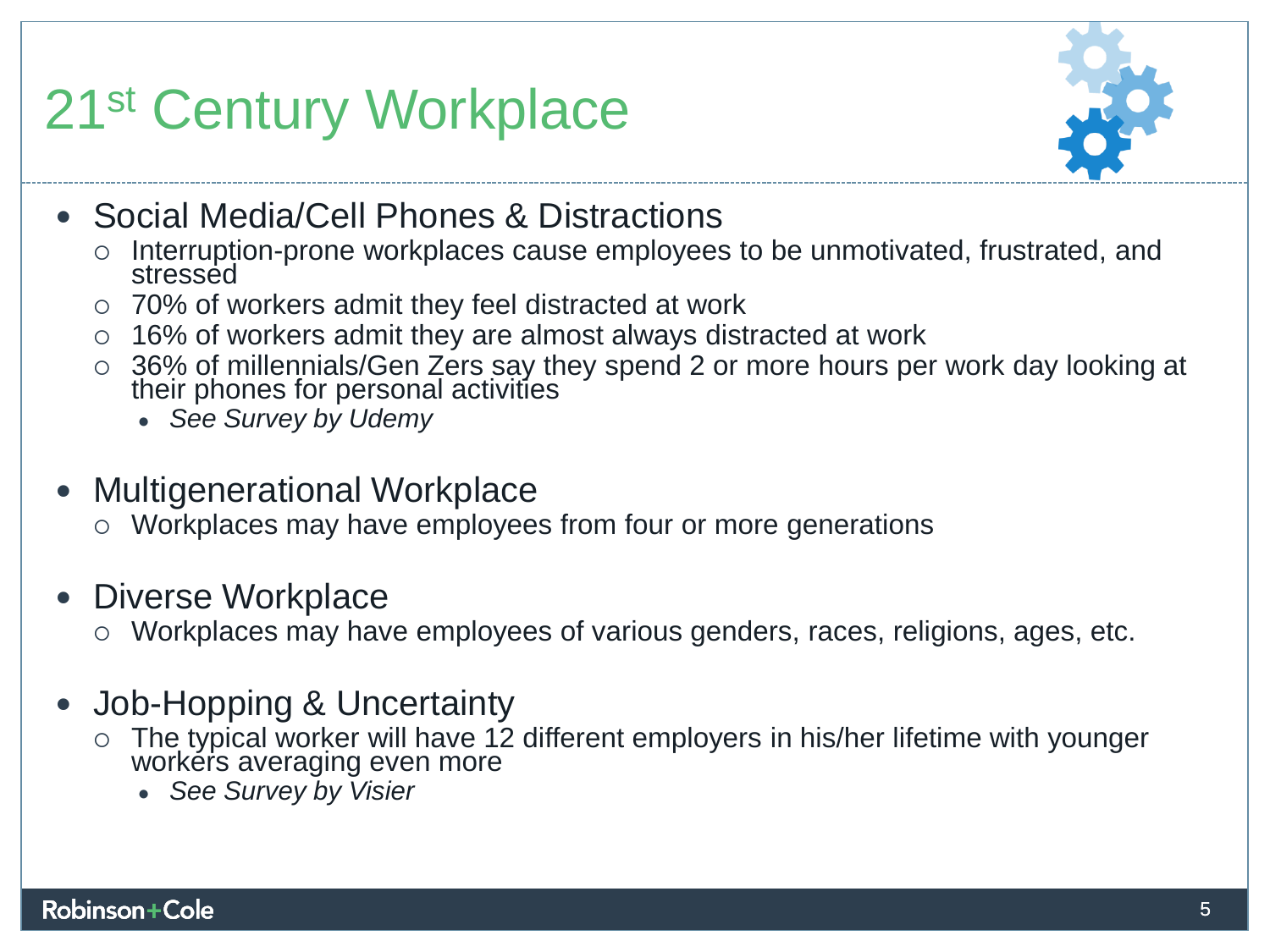### **21st Century Workplace**  21st Century Workplace



### **• #MeToo & Time's Up Movements**

- **o Celebrities, Politicians, Business People, etc.**  Celebrities, Politicians, Business People, etc.
- **o News and Social Media**  News and Social Media
- **o Impact on Workplace, Brand, and Reputation**  Impact on Workplace, Brand, and Reputation



"He could sleep with whomever he wanted when he was out of town. I walked out of the meeting feeling uneasy.

'There was no explicit mention that to star in one of those films I had to sleep with him, but the subtext was there



By Irin Carmon, Amy Brittain November 20, 2017 at 6:34 PM





By ELLEN GABLER, JIM RUTENBERG, MICHAEL M. CRYNEMUM and RACHEL ABRAMS November 29, 2017



Matt Lauer's Rise and Fall at 'Today' The NBC host Matt Lauer has been fired over a sexual ment allegation. He was one of the network's highest paid

#### The Boston Globe

Celebrity chef Mario Batali accused of sexual misconduct, steps away from restaurant empire



Celebrity chef Mario Batali spoke at his Eataly star food court and stores in the Prudential Center in 2016. URNER/GLOBE

#### **Robinson Cole** 6 6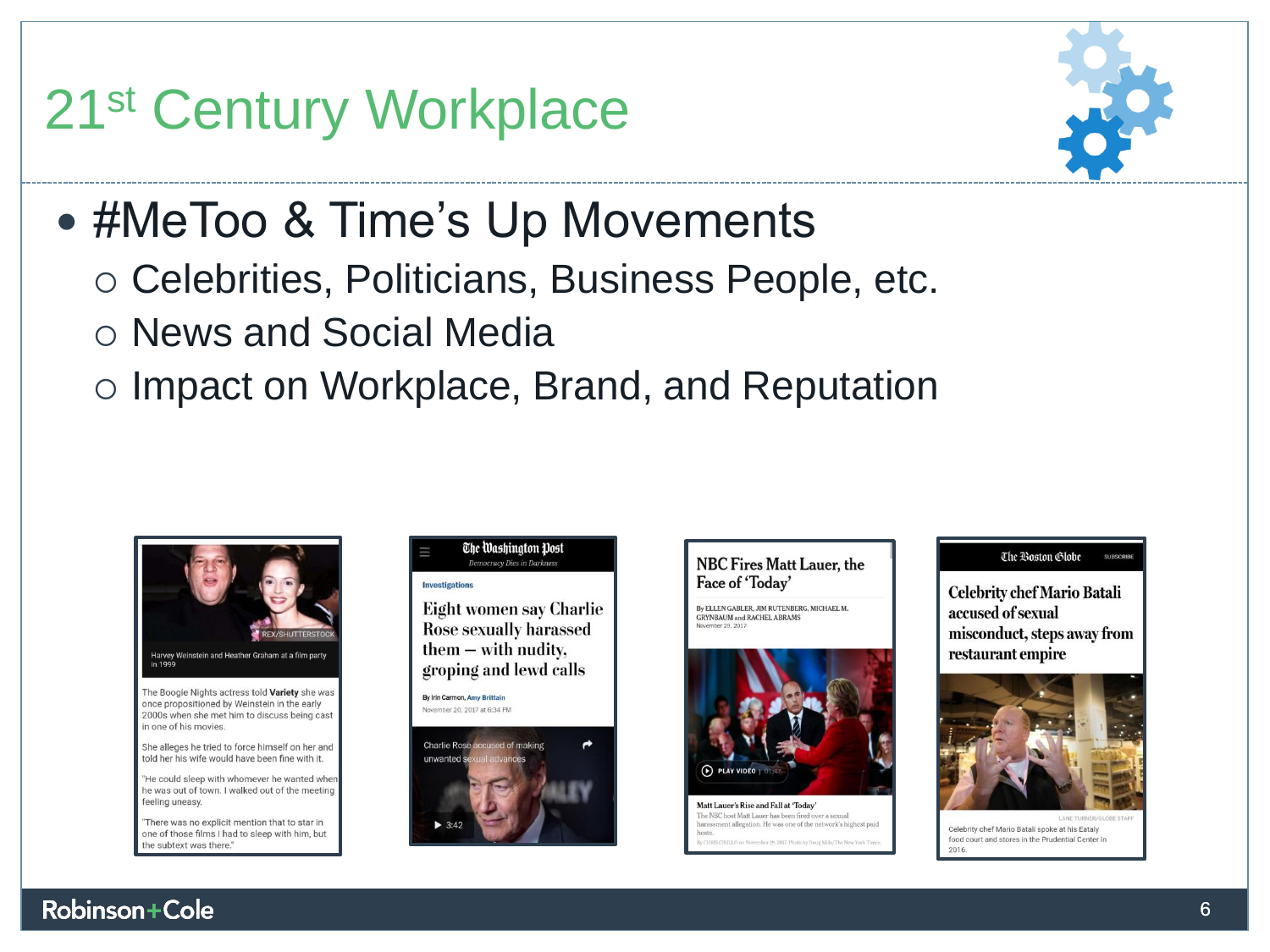### **21st Century Workplace**  21st Century Workplace



- **Political/Economic Issues and Turmoil**  Political/Economic Issues and Turmoil
	- **o Economic unrest and uncertainty**  Economic unrest and uncertainty
	- **o Political climate that includes divergent political and**  Political climate that includes divergent political and **emotional views/responses**  emotional views/responses
- **Discrimination in the News**  Discrimination in the News
	- **o Instances of implicit bias**  Instances of implicit bias
		- **. Think Incident at Starbucks where African-American patrons**  Think Incident at Starbucks where African-American patrons **were asked to leave**  were asked to leave
	- **o Instances of explicit bias**  Instances of explicit bias
		- **. Think Uber board member who said women talk too much**  Think Uber board member who said women talk too much **(during a meeting regarding sexism at the company).**  (during a meeting regarding sexism at the company).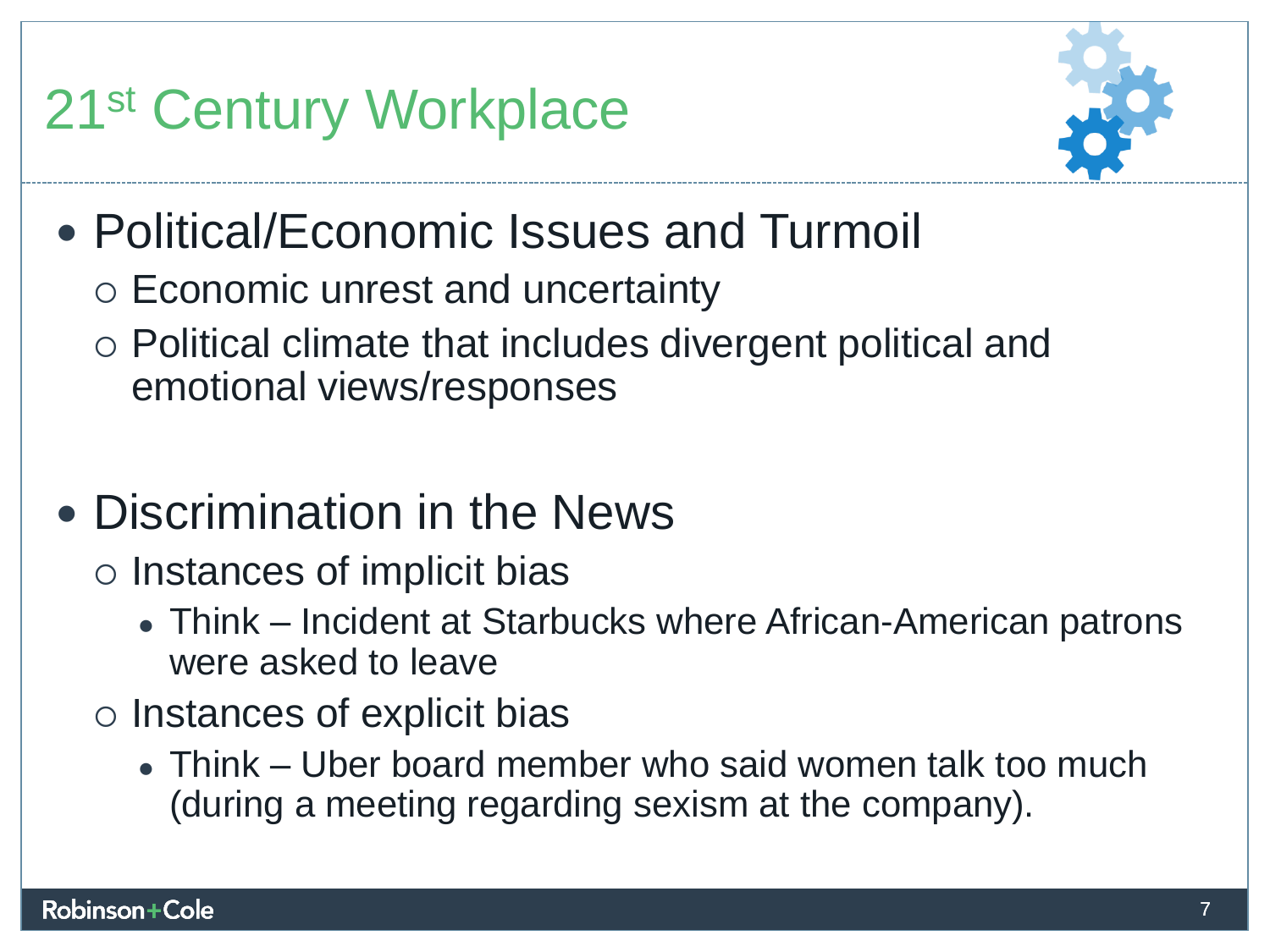**21st Century Workplace**  21st Century Workplace – **What does this mean?**  What does this mean?



**Owners and managers must focus on:**  Owners and managers must focus on:

- **being conscious of potential bias at work.**  *being conscious of potential bias at work*.
- **placing genuine value on the experiences, cultures, and backgrounds of employees.**  *placing genuine value* on the experiences, cultures, and backgrounds of employees.
- **improving the workplace so it meets the needs, including professional needs, of employees.**  *improving the workplace* so it meets the needs, including professional needs, of employees.
- **fostering an environment of professionalism, respect, and cultural competence.**  *fostering an environment of professionalism, respect, and cultural competence*.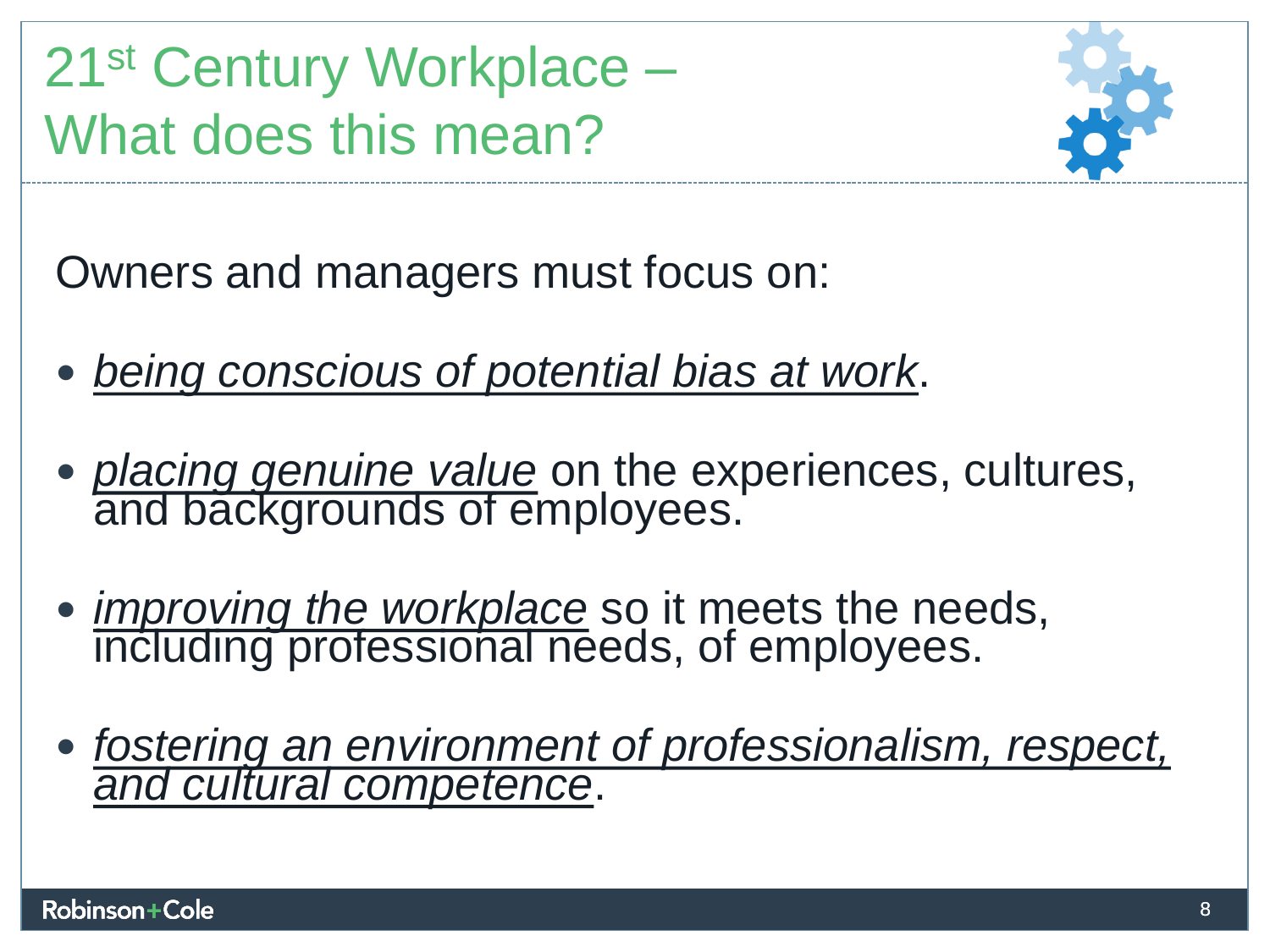## **Part 1 Legal Review & Part 1 – Legal Review & Preventing Sexual Harassment Preventing Sexual Harassment**

- **Sexual Harassment in the Architectural Industry**  Sexual Harassment in the Architectural Industry
- **Law on Sexual Harassment**  Law on Sexual Harassment
- **Preventing/Responding to Sexual Harassment**  Preventing/Responding to Sexual Harassment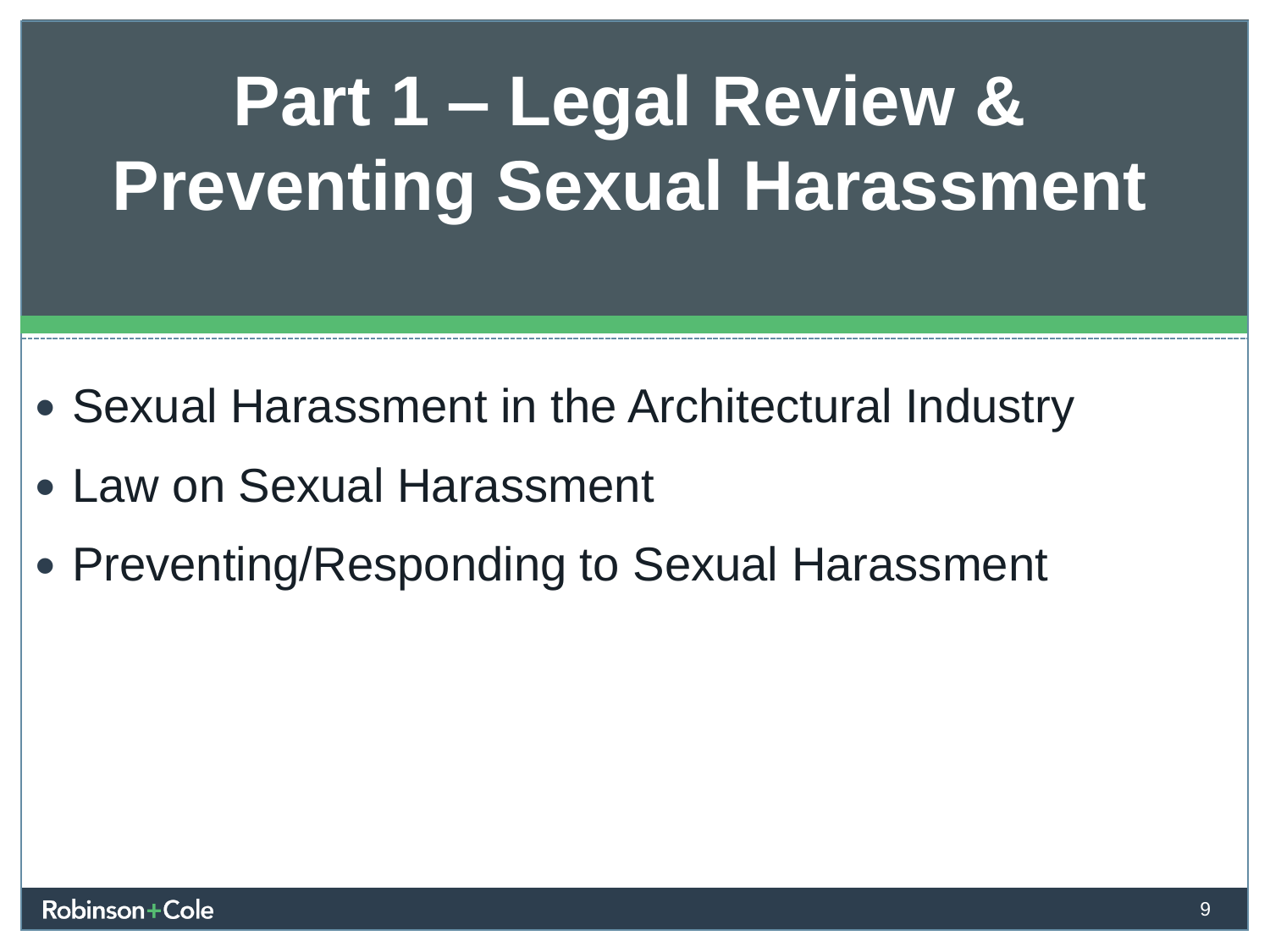**Law on Sexual Harassment**  Law on Sexual Harassment – **Harassment in Architectural Fieia** Harassment in Architectural Field



- **July 2018 survey by Architectural Record and Engineering News-** July 2018 survey by *Architectural Record* and *Engineering News-***Record included interviews of 1,200 architects and architectural**  *Record* included interviews of 1,200 architects and architectural **designers; according to the survey:**  designers; according to the survey:
	- **o 67% of respondents experienced sexual harassment in workplace**  67% of respondents experienced sexual harassment in workplace
	- o Of the female respondents (just over 2/3 of respondents), 85% reported being harassed at work **being harassed at work**
	- o Of the male respondents (just under 1/3 of respondents), 25% reported being harassed at work **being harassed at work**
	- **o Of the respondents who alleged they were harassed:**  Of the respondents who alleged they were harassed:
		- **65% described it as "inappropriate jokes, questions, or personal requests"**  65% described it as "inappropriate jokes, questions, or personal requests"
		- 30% of those experienced sexual assault in form of inappropriate physical contact

**https://archpaper.com/2018/10/sexual-harassment-architecture/ and**  <https://archpaper.com/2018/10/sexual-harassment-architecture/> and [https://www.architecturalrecord.com/articles/13677-in-record-survey-66](https://www.architecturalrecord.com/articles/13677-in-record-survey-66-percent-of-architects-report-harassment) **percent-of-architects-report-harassment**  [percent-of-architects-report-harassment](https://www.architecturalrecord.com/articles/13677-in-record-survey-66-percent-of-architects-report-harassment)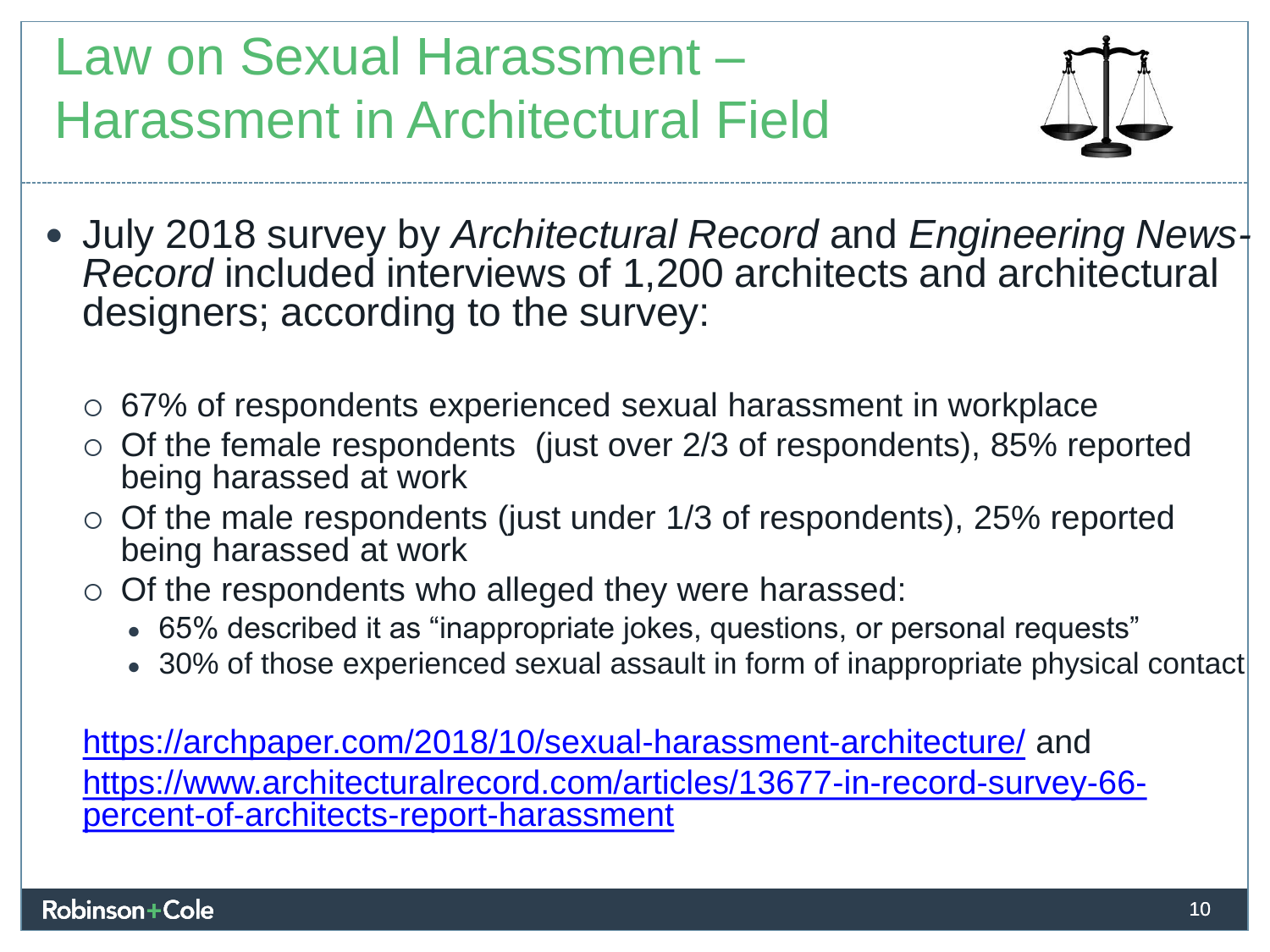**Law on Sexual Harassment**  Law on Sexual Harassment – **Harassment in Architectural Field**  Harassment in Architectural Field



### **What is the significance of this survey?**  What is the significance of this survey? **What does it mean?**  What does it mean?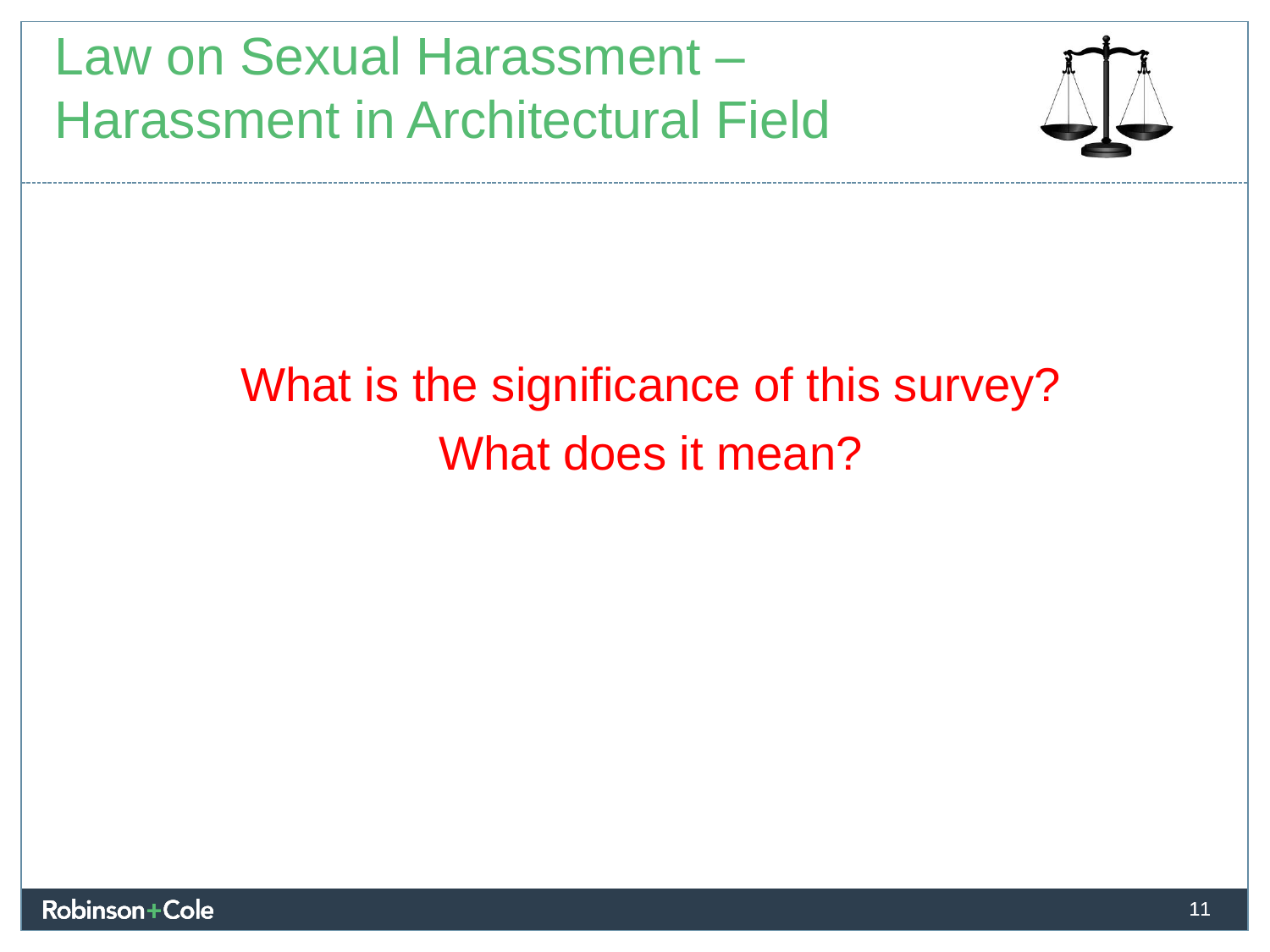

**It is important for owners and managers to understand**  It is important for owners and managers to understand **the law on sexual harassment, especially small firms**  the law on sexual harassment, especially small firms<br>that may not have human resources personnel, so **they can effectively handle issues involving, and**  they can effectively handle issues involving, and **reports of, harassment.**  reports of, harassment.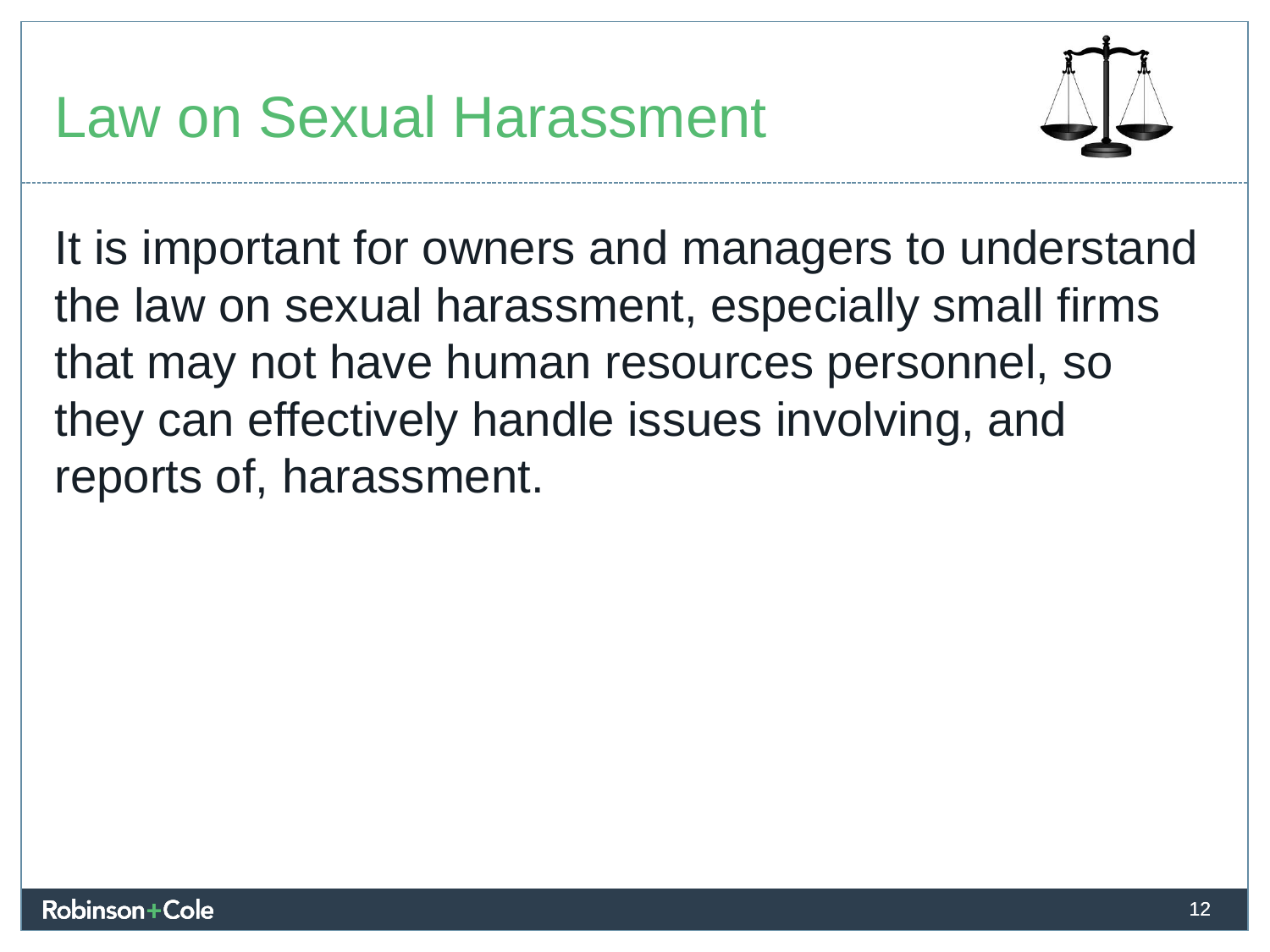**Law on Sexual Harassment**  Law on Sexual Harassment – **Defining "Sexual Harassment"**  Defining "Sexual Harassment"



- **Under Connecticut state law, "sexual harassment" is any**  Under Connecticut state law, "sexual harassment" is any **unwelcome sexual advances or requests for sexual**  unwelcome sexual advances or requests for sexual favors or any conduct of a sexual nature. when: **favors or any conduct of a sexual nature. when:** 
	- o Submission to such conduct is made either explicitly or implicitly a **term or condition of an individual's employment;**  term or condition of an individual's employment;
	- o Submission to or rejection of such conduct is used as the basis for employment decisions affecting such individual; or **employment decisions affecting such individual; or**
	- **o Such conduct has the purpose or effect of substantially interfering**  Such conduct has the purpose or effect of substantially interfering **with an individual's work performance or creating an intimidating,**  with an individual's work performance or creating an intimidating, **hostile or offensive working environment.**  hostile or offensive working environment.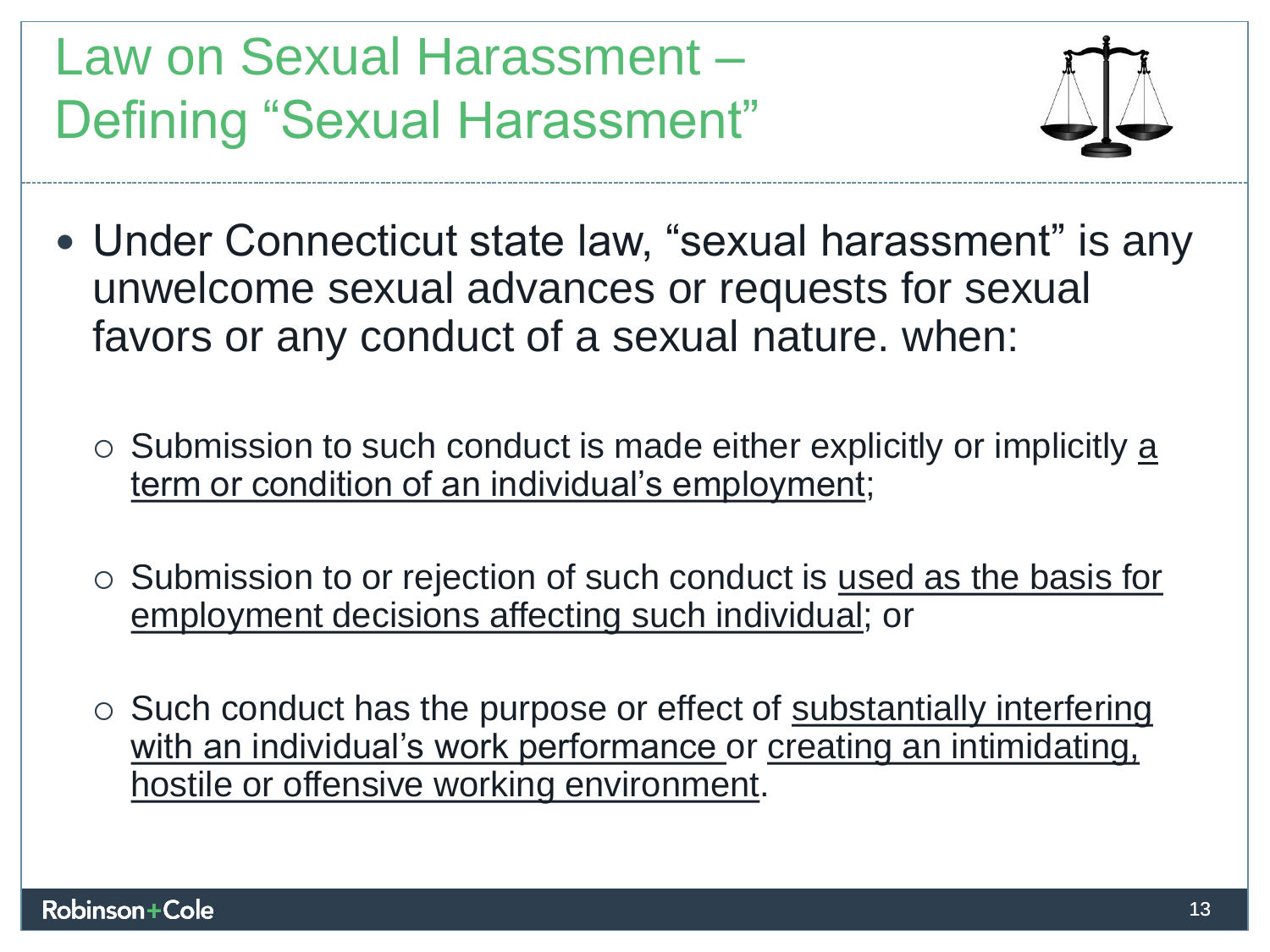**Law on Sexual Harassment**  Law on Sexual Harassment – What is Sexual Harassment?



- Physical conduct: touching, patting, kissing, or<br>brushing against someone in a sexual manner; **brushing against someone in a sexual manner;**
- **Verbal conduct: offensive comments, off-color jokes,**  Verbal conduct: offensive comments, off-color jokes, **lewd remarks, repeated requests for dates, sexual**  lewd remarks, repeated requests for dates, sexual<br>propositions, discussion of sex life or fantasies; or
- **Non-verbal conduct: sexual pictures, cartoons,**  Non-verbal conduct: sexual pictures, cartoons, **calendars, screen savers, or other objects; sexually**  calendars, screen savers, or other objects; sexually<br>suggestive e-mails or texts; sexual gestures, leers, **wolf whistles.**  wolf whistles.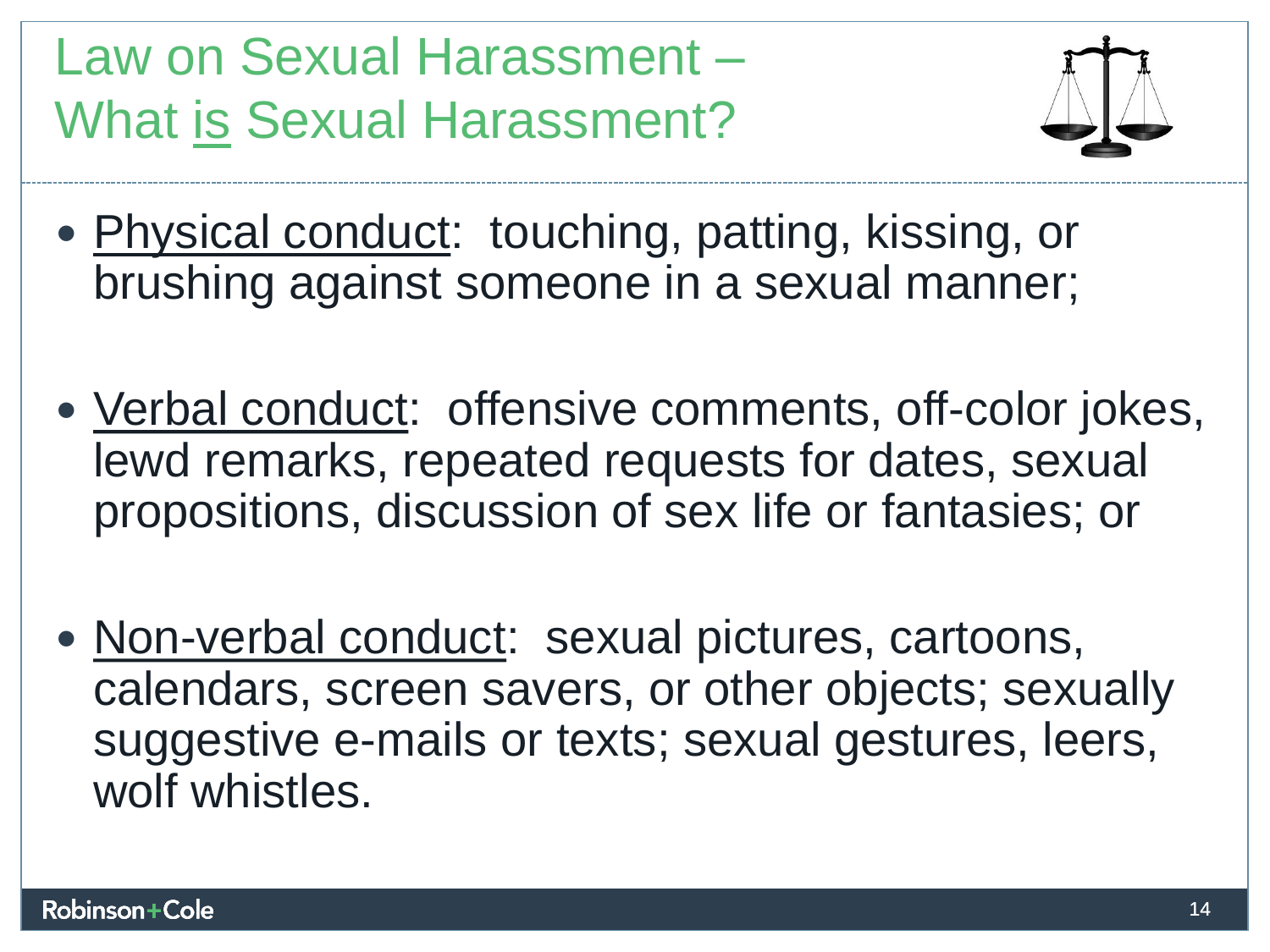**Law on Sexual Harassment**  Law on Sexual Harassment – **What is not Sexual Harassment?**  What is not Sexual Harassment?



- **Simple teasing**  Simple teasing
- **Offhand comments**  Offhand comments
- **Isolated incidents that are not extremely serious**  Isolated incidents that are not extremely serious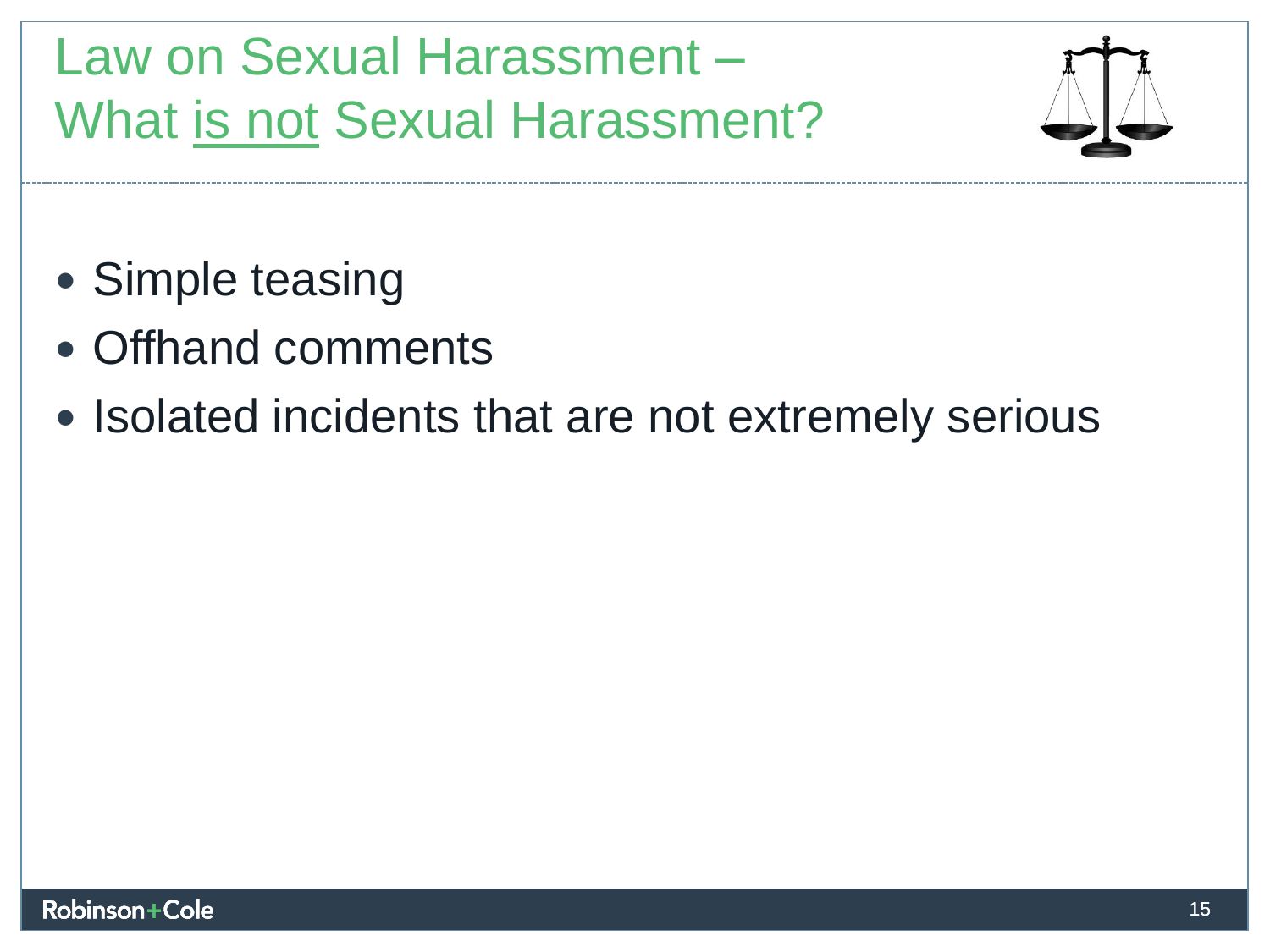#### **Is This Sexual Harassment?**  Is This Sexual Harassment?



**A client contact consistently flirts**  A client contact consistently flirts with female employees who answer the phone at the firm. The **flirting does not appear to bother**  flirting does not appear to bother **the employee. Should you take**  the employee. Should you take **any action?**  any action?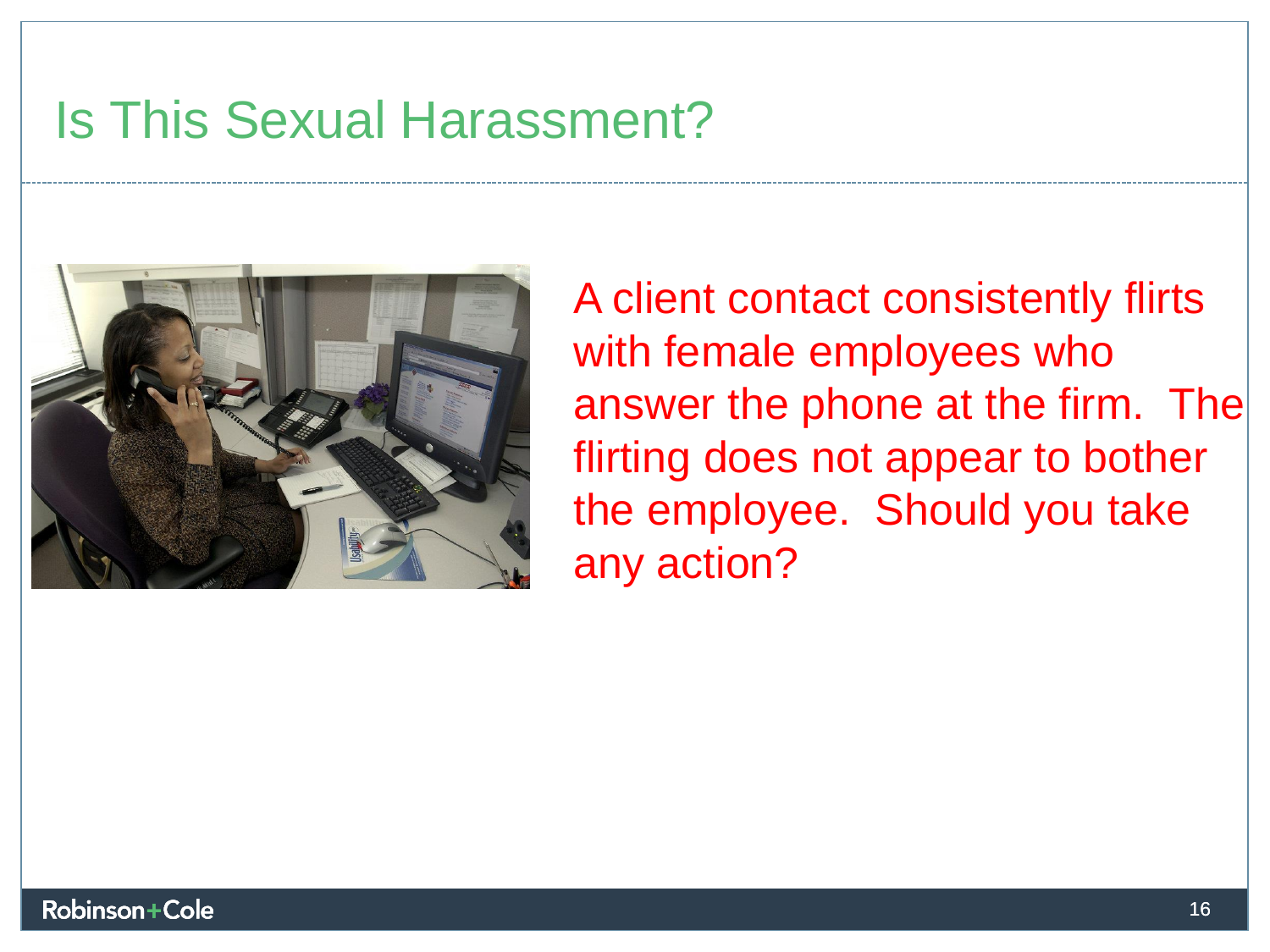### **Is This Sexual Harassment?**  Is This Sexual Harassment?

Employees sometimes text each<br>other dirty jokes or memes to **other dirty jokes or memes to make the day go by faster. They**  make the day go by faster. They **think that it creates a bond**  think that it creates a bond **between them. Everyone on the**  between them. Everyone on the **group text thinks the messages**  group text thinks the messages **are funny.**  are funny.

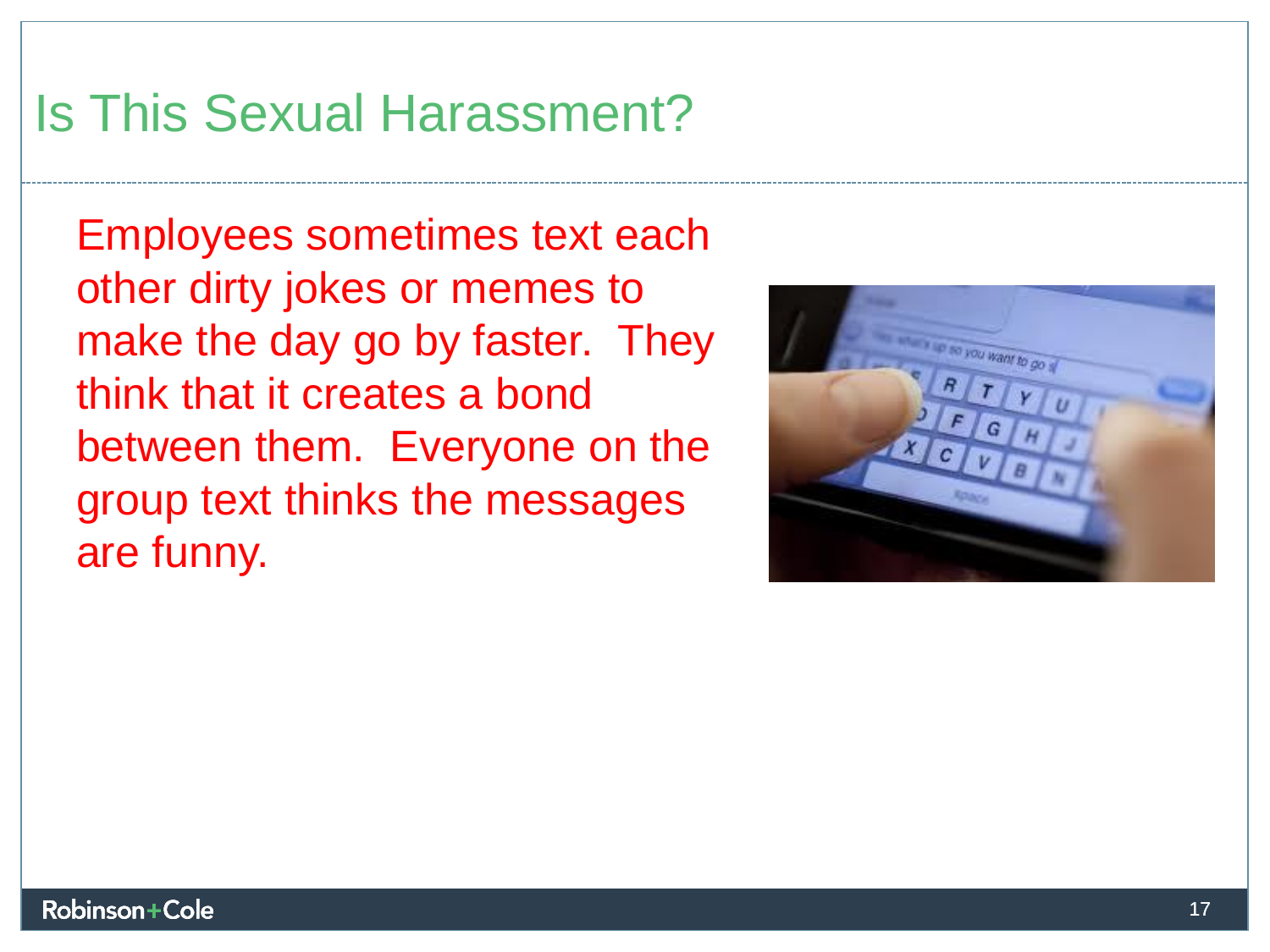**Law on Sexual Harassment**  Law on Sexual Harassment – **Types of Sexual Harassment**  Types of Sexual Harassment



- **Quid Pro Quo Occurs between a supervisor and a**  *Quid Pro Quo*  Occurs between a supervisor and a subordinate when the supervisor suggests that the<br>subordinate will receive something of value in<br>exchange for a sexual favor. **subordinate will receive something of value in exchange for a sexual favor.**
- **Hostile work environment Severe or pervasive**  *Hostile work environment*  Severe or pervasive **enough to create a work environment that a**  enough to create a work environment that a **reasonable person would consider**  reasonable person would consider **intimidating, hostile, or offensive because of**  intimidating, hostile, or offensive because of **unwelcomed sexual conduct that interferes with the**  unwelcomed sexual conduct that interferes with the **employee's work performance.**  employee's work performance.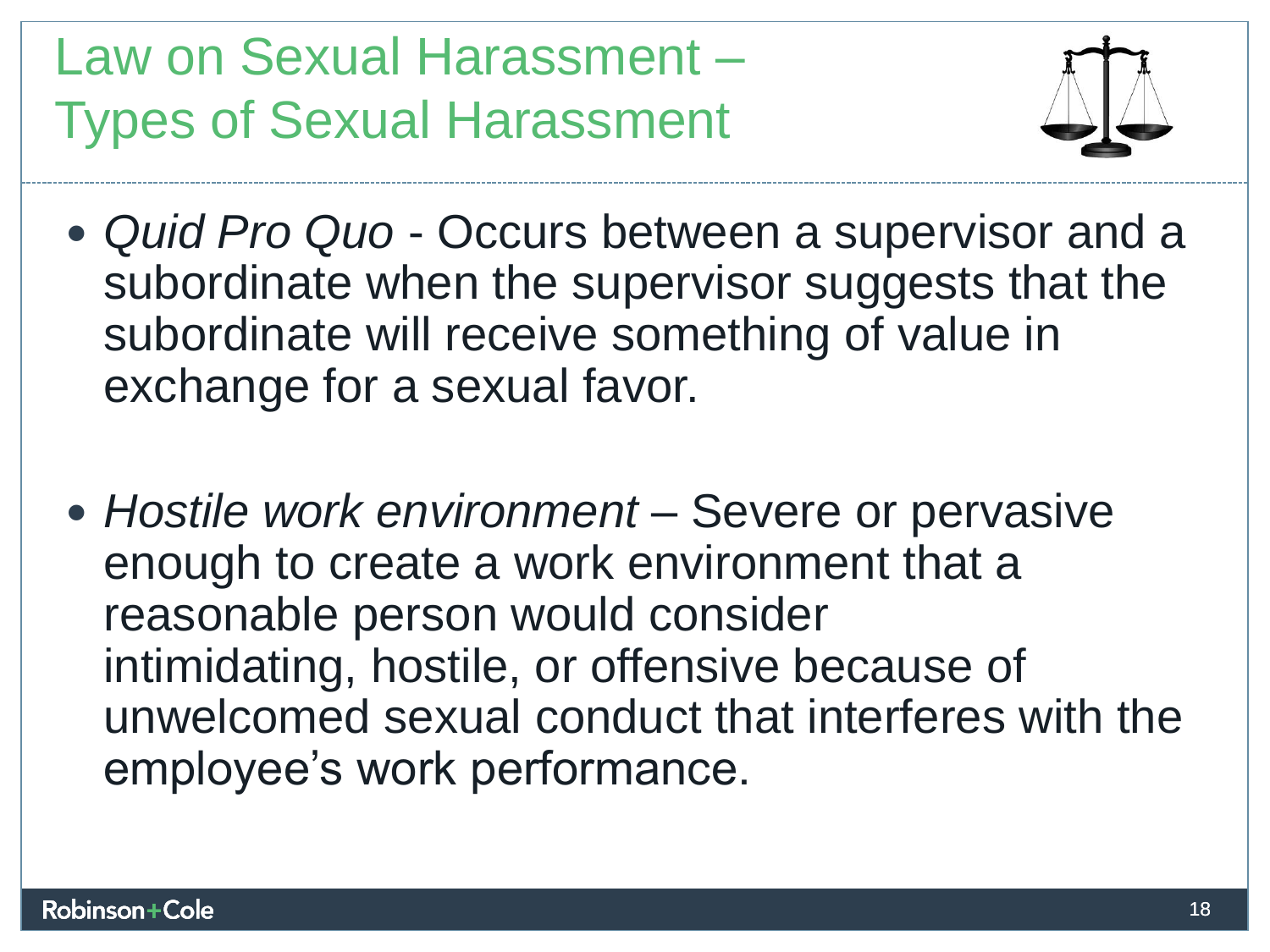### **Law on Sexual Harassment**  Law on Sexual Harassment – **Retaliation**  Retaliation



- **The law prohibits taking adverse action against employees**  The law prohibits taking adverse action against employees **for:**  for:
	- **Consulting with an attorney**  Consulting with an attorney
	- **Making/filing a complaint**  Making/filing a complaint
	- **Asking a harasser to stop**  Asking a harasser to stop
	- **Assisting a co-worker to make/file a complaint**  Assisting a co-worker to make/file a complaint
	- **Meeting with other co-workers during non-working hours**  Meeting with other co-workers during non-working hours **to discuss concerns about discrimination or harassment**  to discuss concerns about discrimination or harassment
- **However:**  However:
	- **Participating in protected activity is not an insurance**  Participating in protected activity is not an insurance **policy against the consequences of performance or**  policy against the consequences of performance or **conduct issues**  conduct issues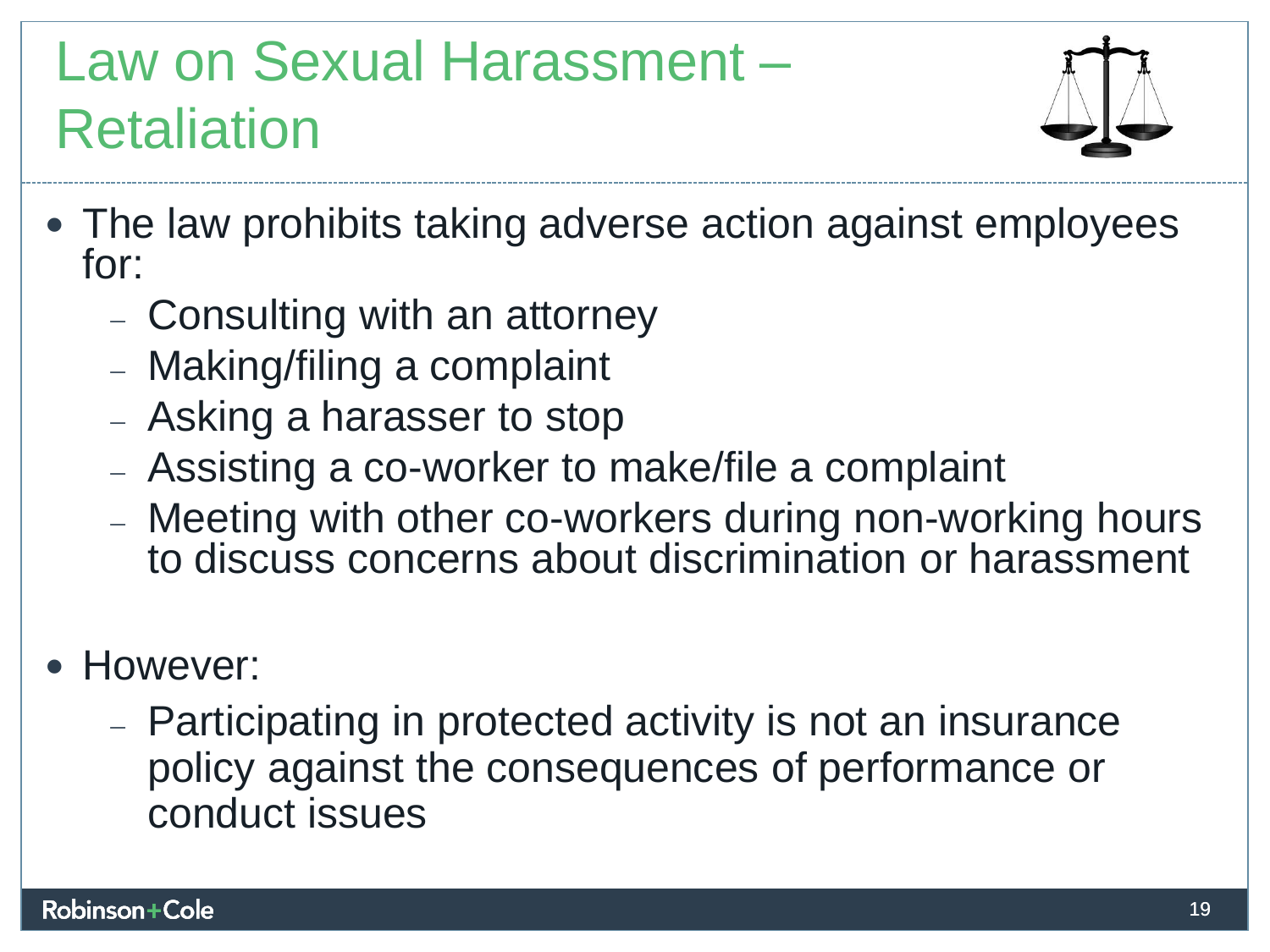**Law on Sexual Harassment**  Law on Sexual Harassment – **Special Issues For Architectural Firms**  Special Issues For Architectural Firms



- **Conduct may occur off-site.**  Conduct may occur off-site.
- **Harassment may come from third party such as a**  Harassment may come from third party such as a **client, independent contractor, vendor, supplier, etc.**  client, independent contractor, vendor, supplier, etc.
- **Teams working closely together may lead to**  Teams working closely together may lead to **workplace relationships such as romantic**  workplace relationships such as romantic **relationships and i**nappropr**i**ate **physical contact.**  relationships and inappropriate physical contact.
- **Workplaces with imbalances of gender and diversity**  Workplaces with imbalances of gender and diversity may lead to higher instances of harassment or<br>ineffective handling of sexual harassment. **ineffective handling of sexual harassment.**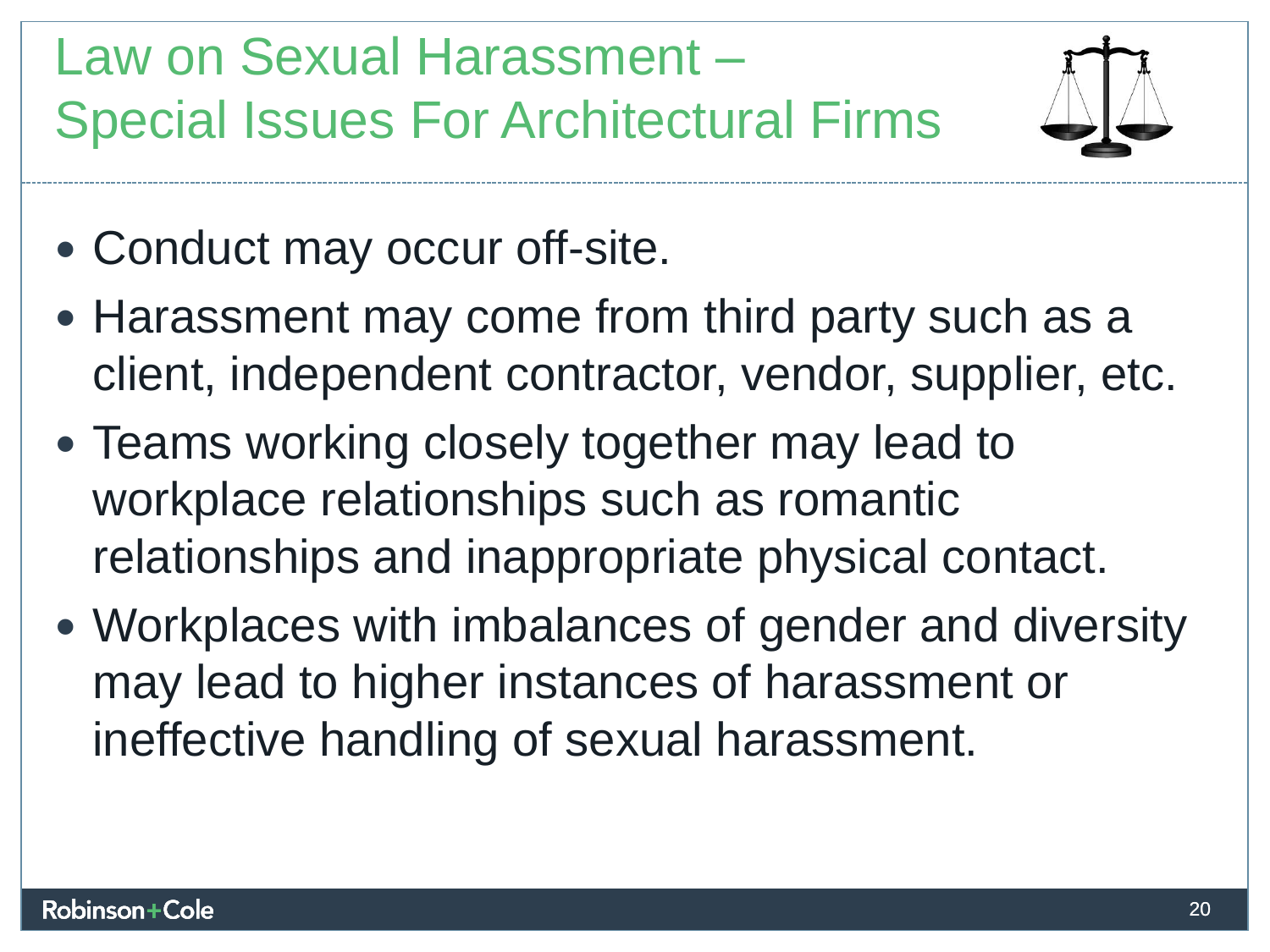**Law on Sexual Harassment**  Law on Sexual Harassment – **Special Issues For Architectural Firms**  Special Issues For Architectural Firms



**Are there other special issues that architectural firms**  Are there other special issues that architectural firms<br>are facing related to sexual harassment that you can **share for discussion?**  share for discussion?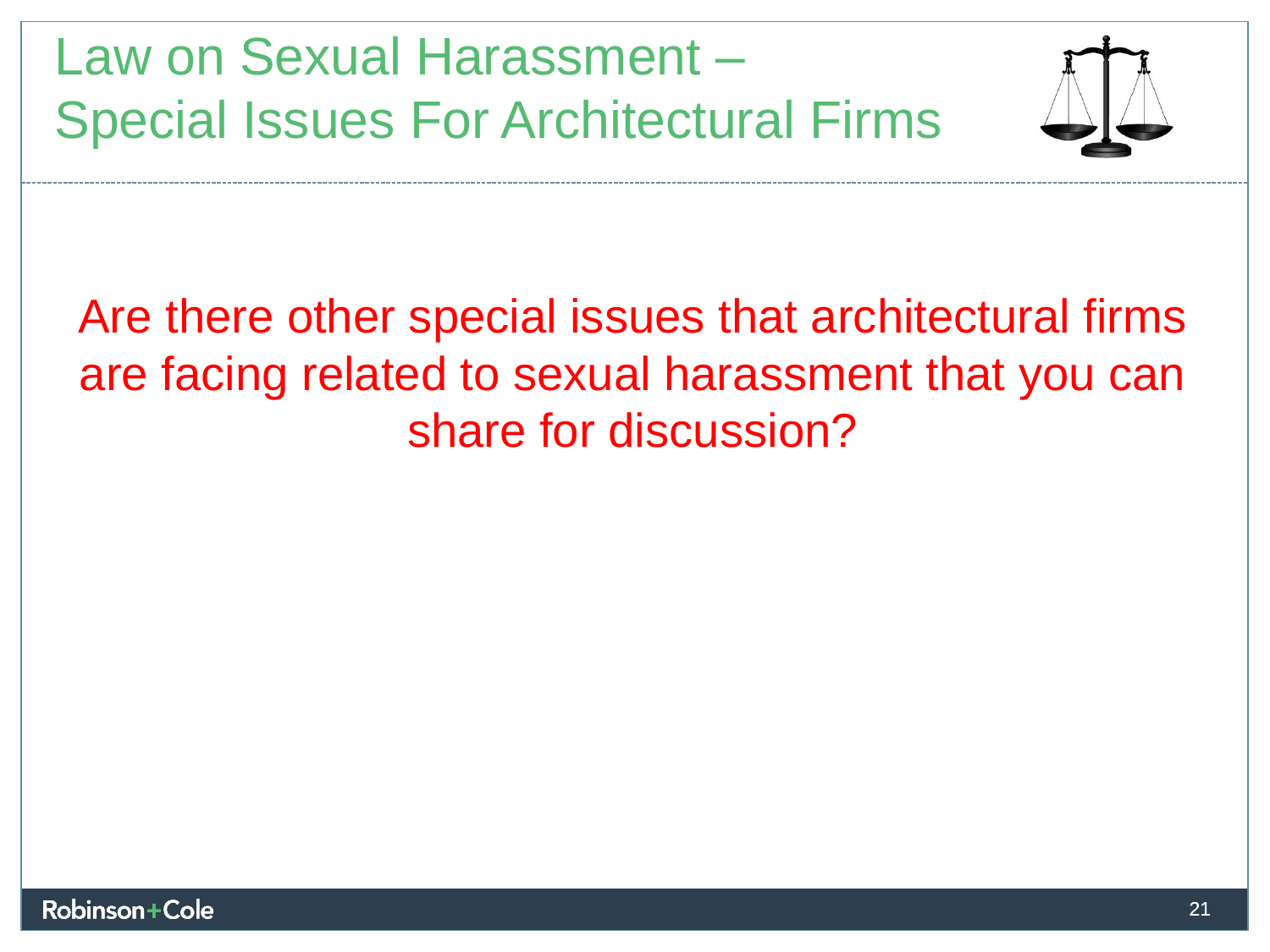**Preventing Sexual Harassment**  Preventing Sexual Harassment



While many architectural firms are small, the following are best practices regardless of size: **regardless of size:** 

- **Maintain a sexual harassment policy**  Maintain a sexual harassment policy
- **Ensure that the policy lists 2 or 3 individuals to whom employees can**  Ensure that the policy lists 2 or 3 individuals to whom employees can **report complaints (e.g., if the harassment involves the owner of a small firm, employees must know who else they can report claims of harassment to such as the office manager)**  report complaints (e.g., if the harassment involves the owner of a small<br>firm, employees must know who else they can report claims of harassment<br>to such as the office manager)
- **Communicate the policy to employees at orientation and at least annually**  Communicate the policy to employees at orientation and at least annually
- **Stop inappropriate jokes and comments**  Stop inappropriate jokes and comments
- **Check for and remove inappropriate visual displays**  Check for and remove inappropriate visual displays
- **Ensure that clients and third parties are interacting appropriately with**  Ensure that clients and third parties are interacting appropriately with employees **employees**
- **Create an environment that is truly "open door" where you have enough**  Create an environment that is truly "open door" where you have enough **credibility with employees that they speak with you when an issue arises**  credibility with employees that they speak with you when an issue arises

#### **Owners and managers cannot be passive about preventing sexual**  *Owners and managers cannot be passive about preventing sexual*  **harassment.**  *harassment.*

**Robinson Cole** 22 22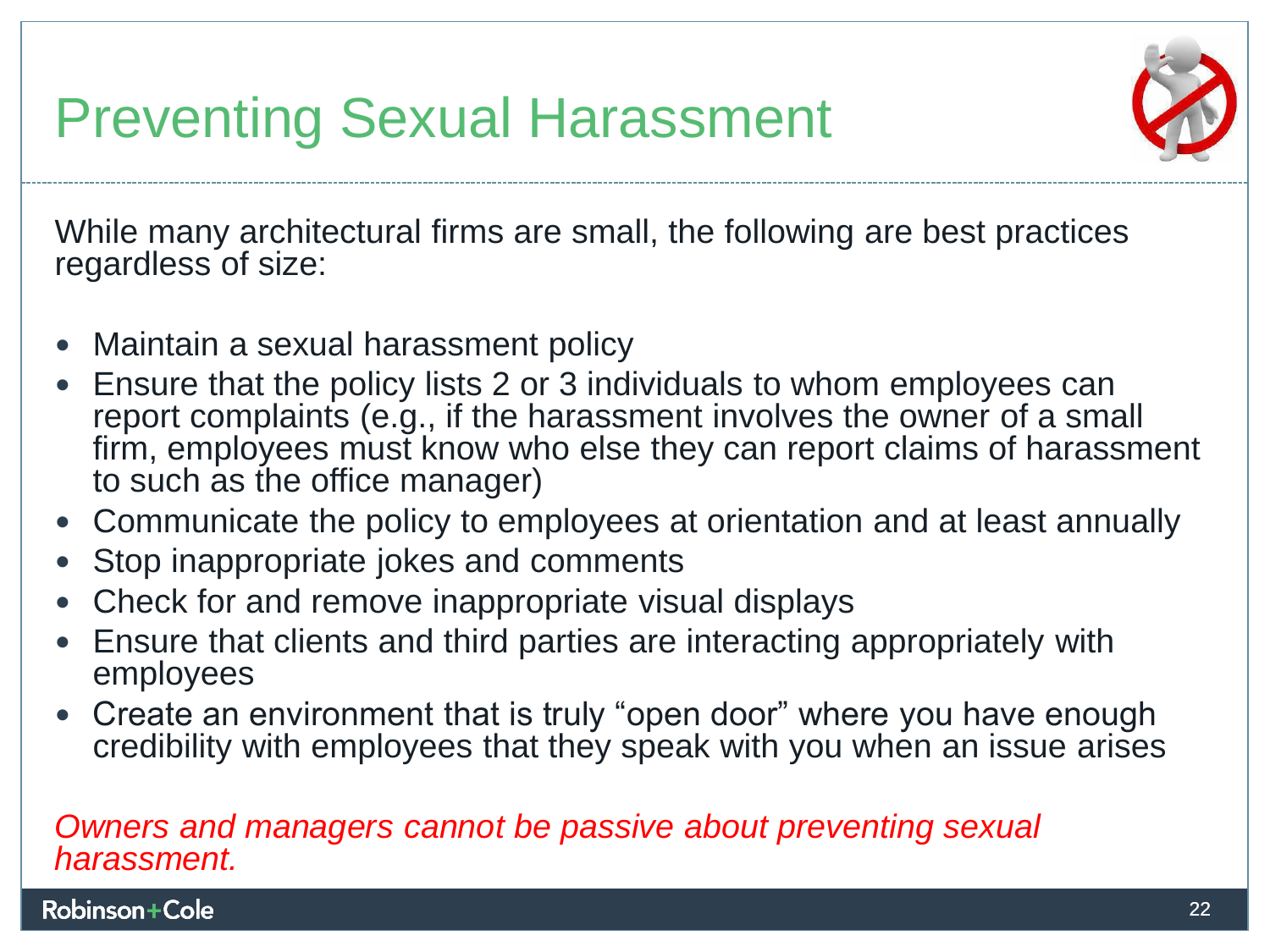### **Handling Sexual Harassment Complaints**  Handling Sexual Harassment Complaints



- **Act promptly**  Act promptly
- **Take all complaints seriously no matter how informal the**  Take all complaints seriously no matter how informal the **complaint or how minor it appears**  complaint or how minor it appears
- **Remain neutral; don't jump to conclusions**  Remain neutral; don't jump to conclusions
- **Report all complaints to the owner or HR promptly**  Report all complaints to the owner or HR promptly
	- **o Supervisors/managers should generally not investigate any**  Supervisors/managers should generally not investigate any **complaints without coordinating with the owner, HR, etc.**  complaints without coordinating with the owner, HR, etc.
- **Take appropriate corrective action if necessary**  Take appropriate corrective action if necessary
- **Follow up**  Follow up

**Note: By following these guidelines, firms are in the best**  *Note: By following these guidelines, firms are in the best*  **position to: 1) prevent small or solvable issues from**  *position to: 1) prevent small or solvable issues from*  **escalating; and 2) eliminate or mitigate legal risk.**  *escalating; and 2) eliminate or mitigate legal risk.*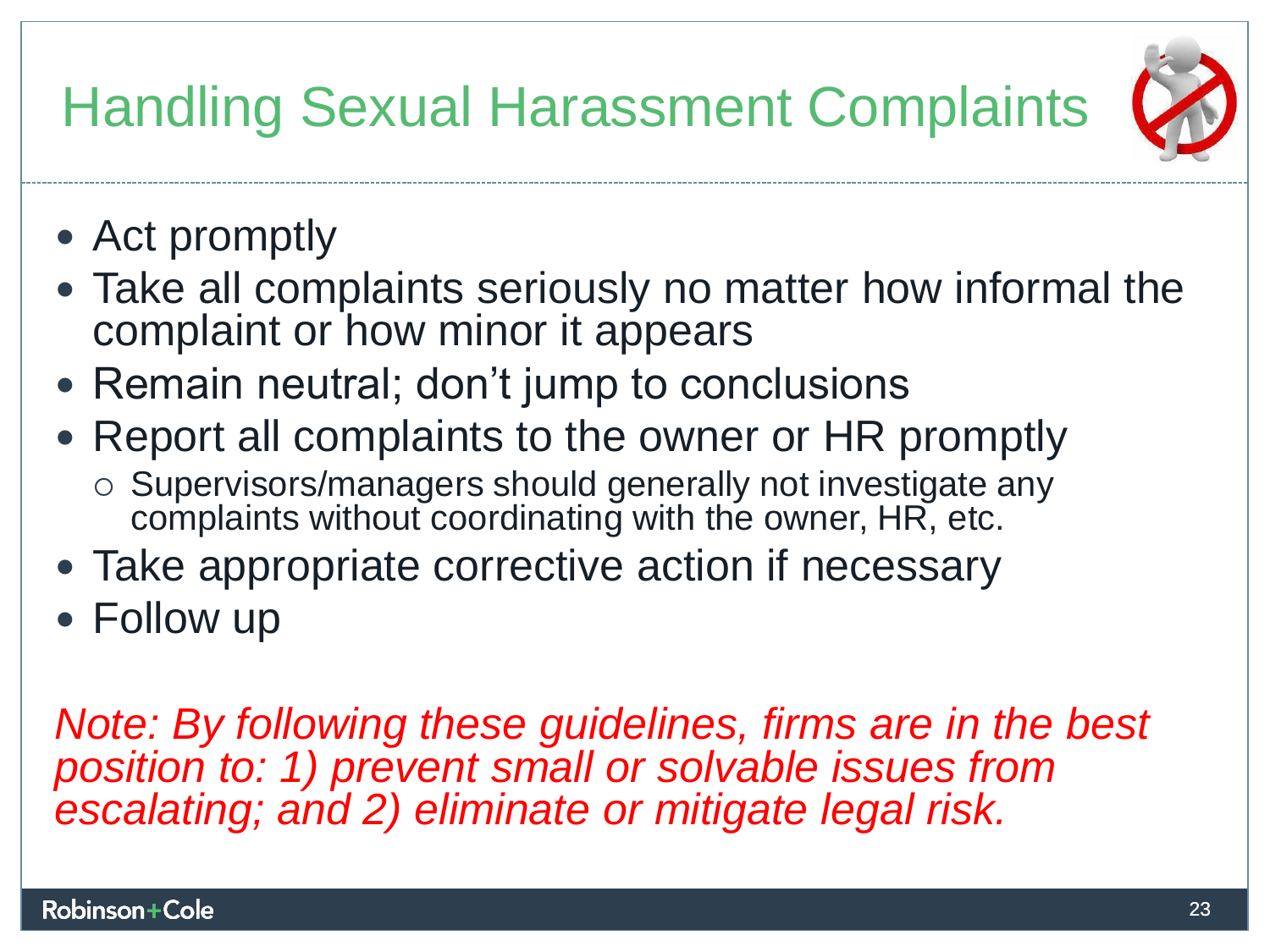**Unacceptable Responses to Complaints**  Unacceptable Responses to Complaints



- **He/she did not file a formal complaint**  He/she did not file a formal complaint
- **He/she didn't want us to do anything about it**  He/she didn't want us to do anything about it
- **I promised I would keep it absolutely confidential**  I promised I would keep it absolutely confidential
- **He/she was only joking**  He/she was only joking
- **Everyone acts that way**  Everyone acts that way
- **He/she is "just like that"**  He/she is "just like that"
- **It was a personal dispute or a personality conflict**  It was a personal dispute or a personality conflict
- **I told him/her to speak with the owner (without following up)**  I told him/her to speak with the owner (without following up)

Note: When owners and managers respond in an unacceptable *Note: When owners and managers respond in an unacceptable*  manner, such as those listed above, the firm is put at risk of: *manner, such as those listed above, the firm is put at risk of:*  workplace disruption and unrest, creating/maintaining a toxic culture, *workplace disruption and unrest, creating/maintaining a toxic culture,*  loss of trust by employees, and future legal issues. *loss of trust by employees, and future legal issues.*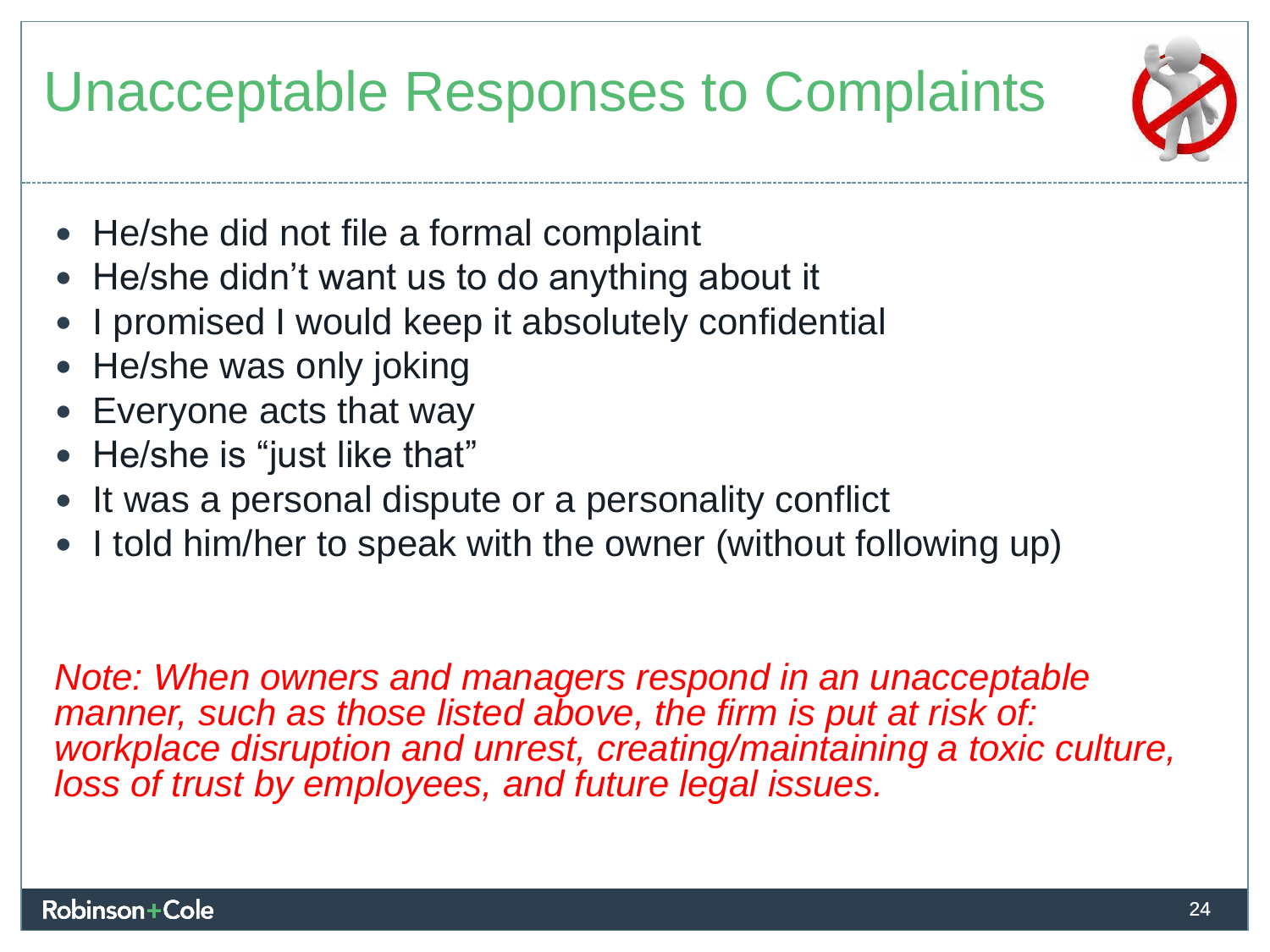### **Teachings from #MeToo Movement**

- Owners and managers must ensure that employees are comfortable **coming forward and reporting incidents candidly.**  Owners and managers must ensure that employees are comfortable coming forward and reporting incidents candidly.
	- **o Think Why did so many of the employees in recent news stories opt not to report issues to their supervisors/managers?**  Think – Why did so many of the employees in recent news stories opt not to report issues to their supervisors/managers?
- **Owners and managers must follow-up on reports.**  Owners and managers must follow-up on reports.
	- **o Think How many recent news stories involve complaints that were made but ignored?**  Think How many recent news stories involve complaints that were made but ignored?
- **Owners and managers must address relationships in the workplace.**  Owners and managers must address relationships in the workplace.
	- **o Think Many recent news stories involve intimate or romantic relationships in the**  Think Many recent news stories involve intimate or romantic relationships in the **workplace.**  workplace.
- **Firms must investigate thoroughly and not overreact.**  Firms must investigate thoroughly and not overreact.
	- **o Think CEOs that have been fired within hours of when a complaint was made against**  Think CEOs that have been fired within hours of when a complaint was made against **them.**  them.
- **•** Firms must pay attention to culture and *shifting culture!* 
	- **a Think NBC's culture (Matt Lauer)**  Think NBC's culture (Matt Lauer)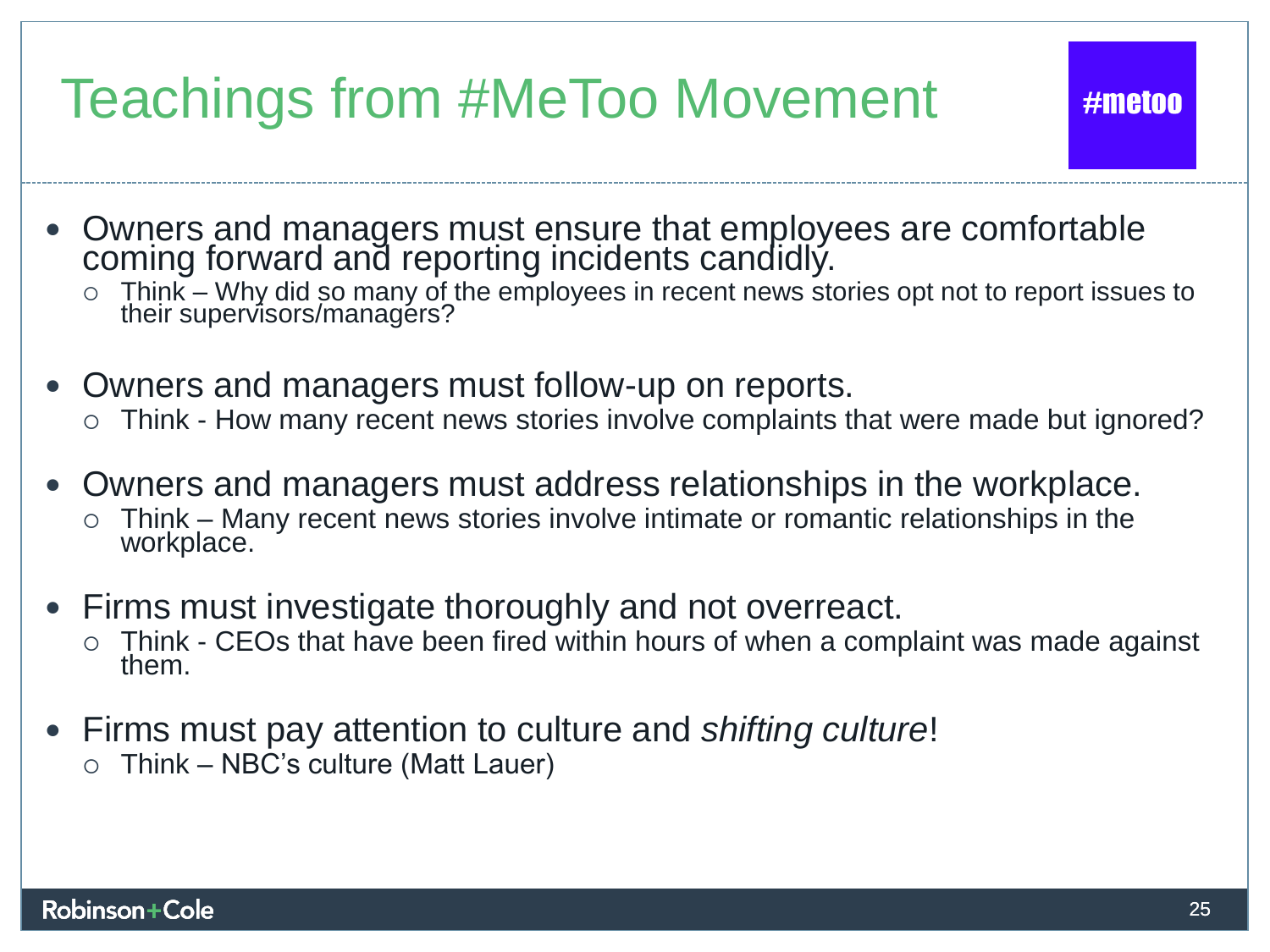## **Part 2 Workplace Culture Part 2 – Workplace Culture**

- **Importance of Workplace Culture**  Importance of Workplace Culture
- **Professionalism**  Professionalism
- **Cultural Competence**  Cultural Competence
- **Bias in the Workplace**  Bias in the Workplace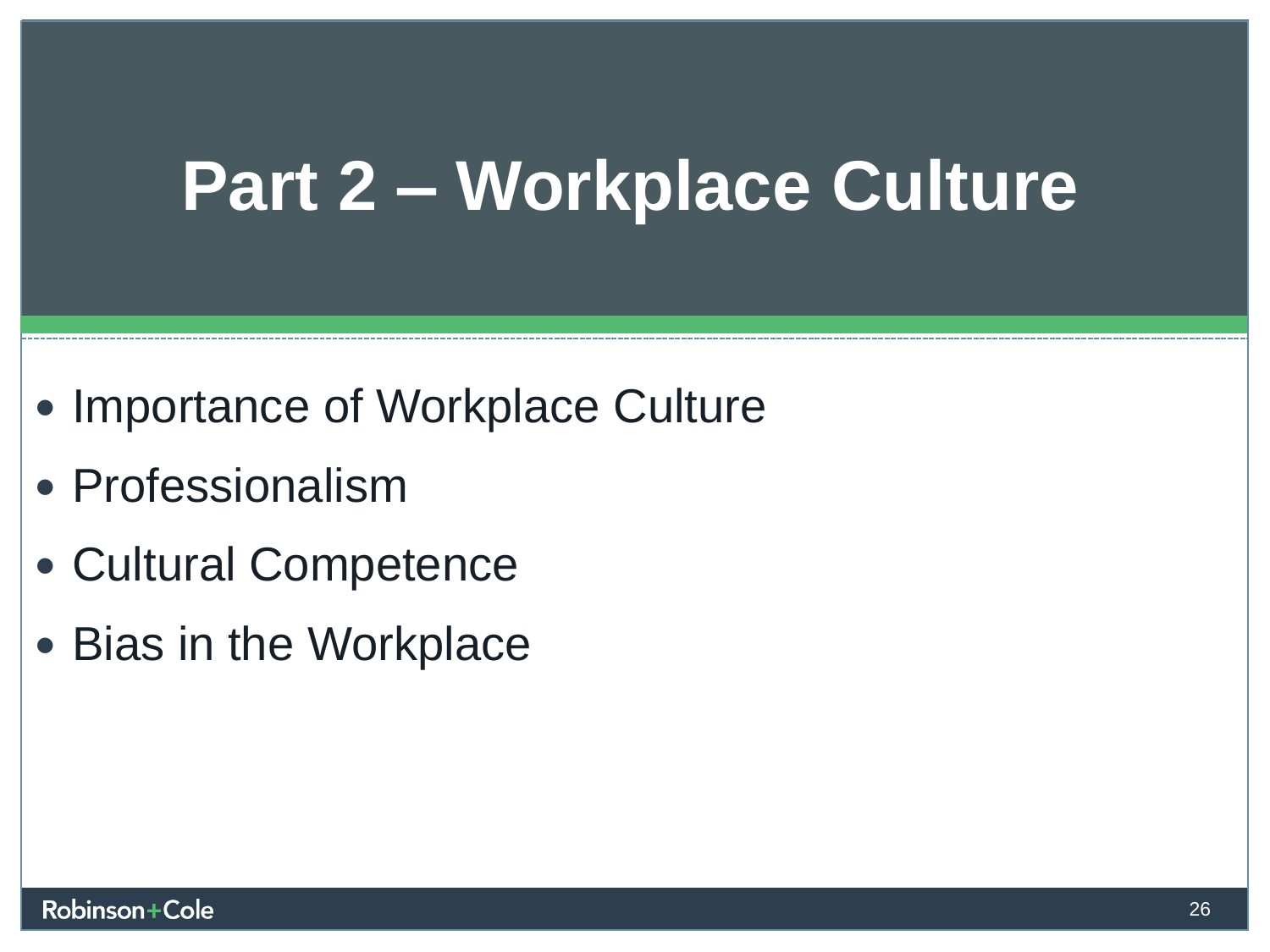

## **What is "workplace culture"?**  What is "workplace culture"?

## **How is it related to harassment?**  How is it related to harassment?

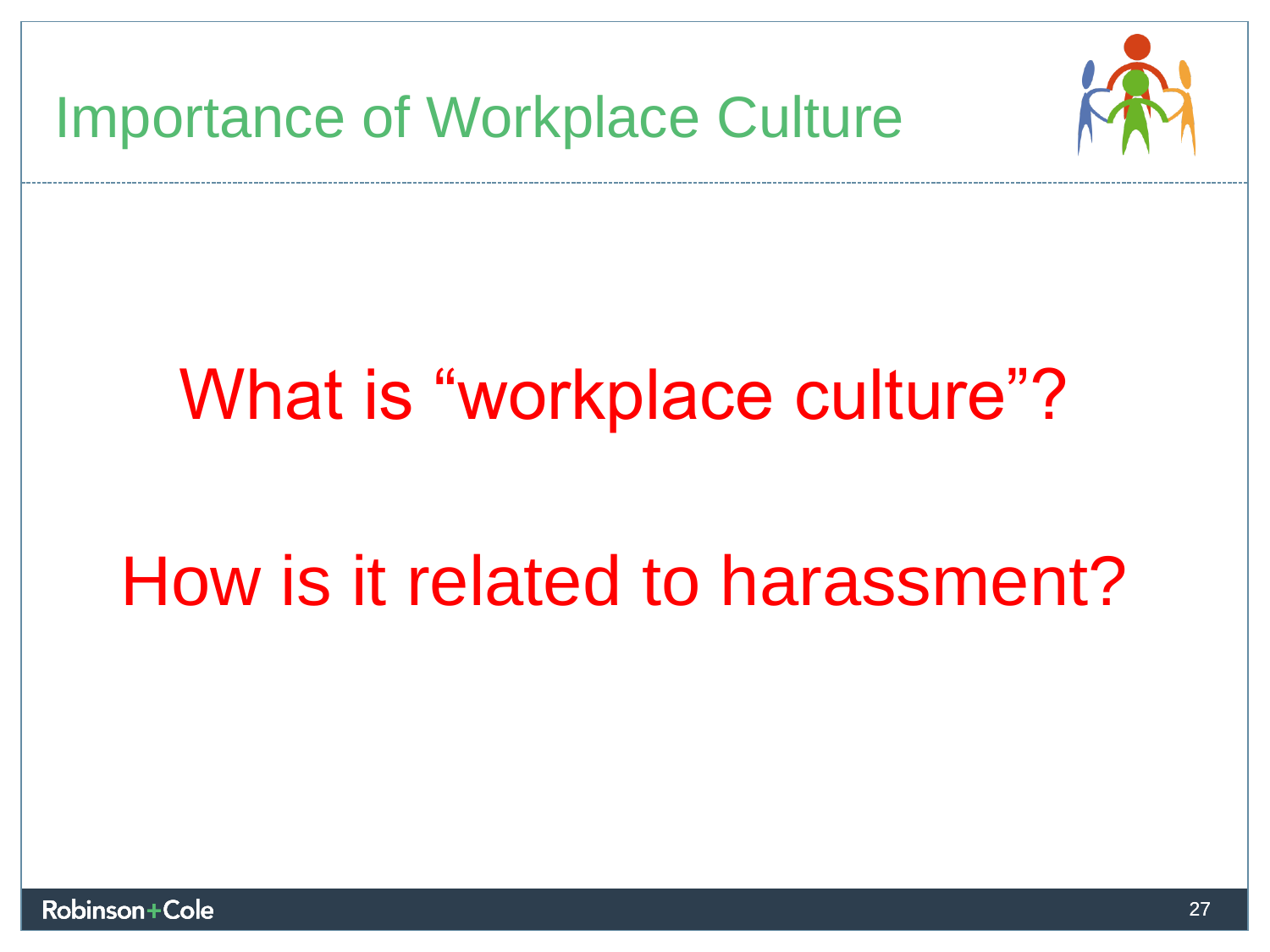**Importance of Workplace Culture AM** Importance of Workplace Culture



- **"Culture" is the beliefs and values that are shared**  "Culture" is the beliefs and values that are shared **by the people in an organization**  by the people in an organization
- **All groups of people have a "culture"**  All groups of people have a "culture"
	- o Think of your family culture or the culture of other social groups, as well as the hallmarks of that culture: **groups, as well as the hallmarks of that culture:** 
		- Honesty
		- **Trust**  Trust
		- **Generosity**  Generosity
		- **Respect**  Respect
		- Among others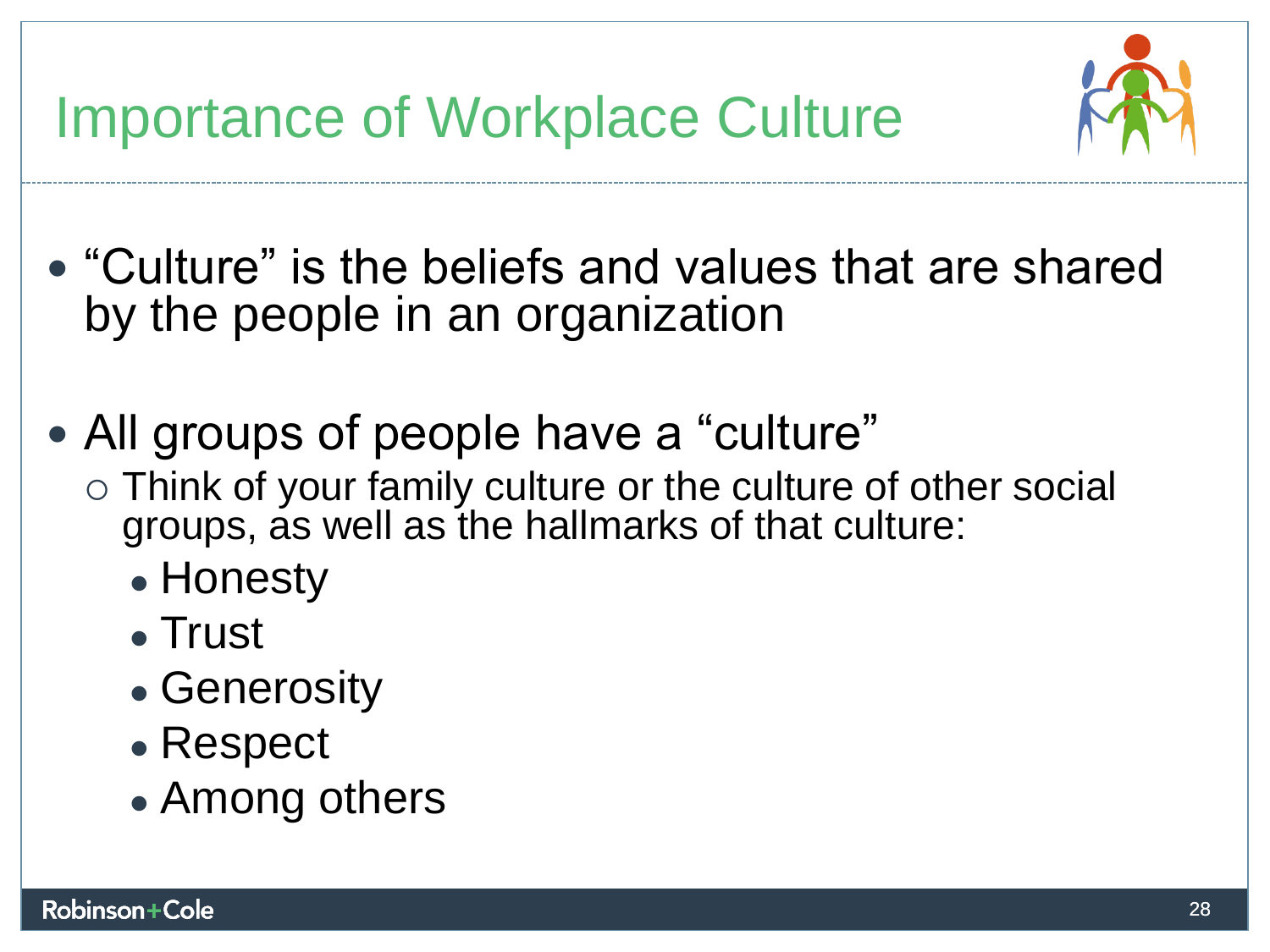

#### **Importance of Workplace Culture** *PP***P** Importance of Workplace Culture

### **• Culture IS**  Culture IS

- **o Ever-changing and dynamic**  Ever-changing and dynamic
- **o A reflection of people**  A reflection of people
- **o In need of constant attention and reevaluation**  In need of constant attention and reevaluation
- **o A company's identity**  A company's identity
- **o Behaviors that create safety and connections**  Behaviors that create safety and connections
- **o Provides clarity and aligns with a specific vision**  Provides clarity and aligns with a specific vision
- **o Linked with leadership**  Linked with leadership
- **o Is like the air or the landscape, it may be in the background**  Is like the air or the landscape, it may be in the background **but it is always there and influencing the company**  but it is always there and influencing the company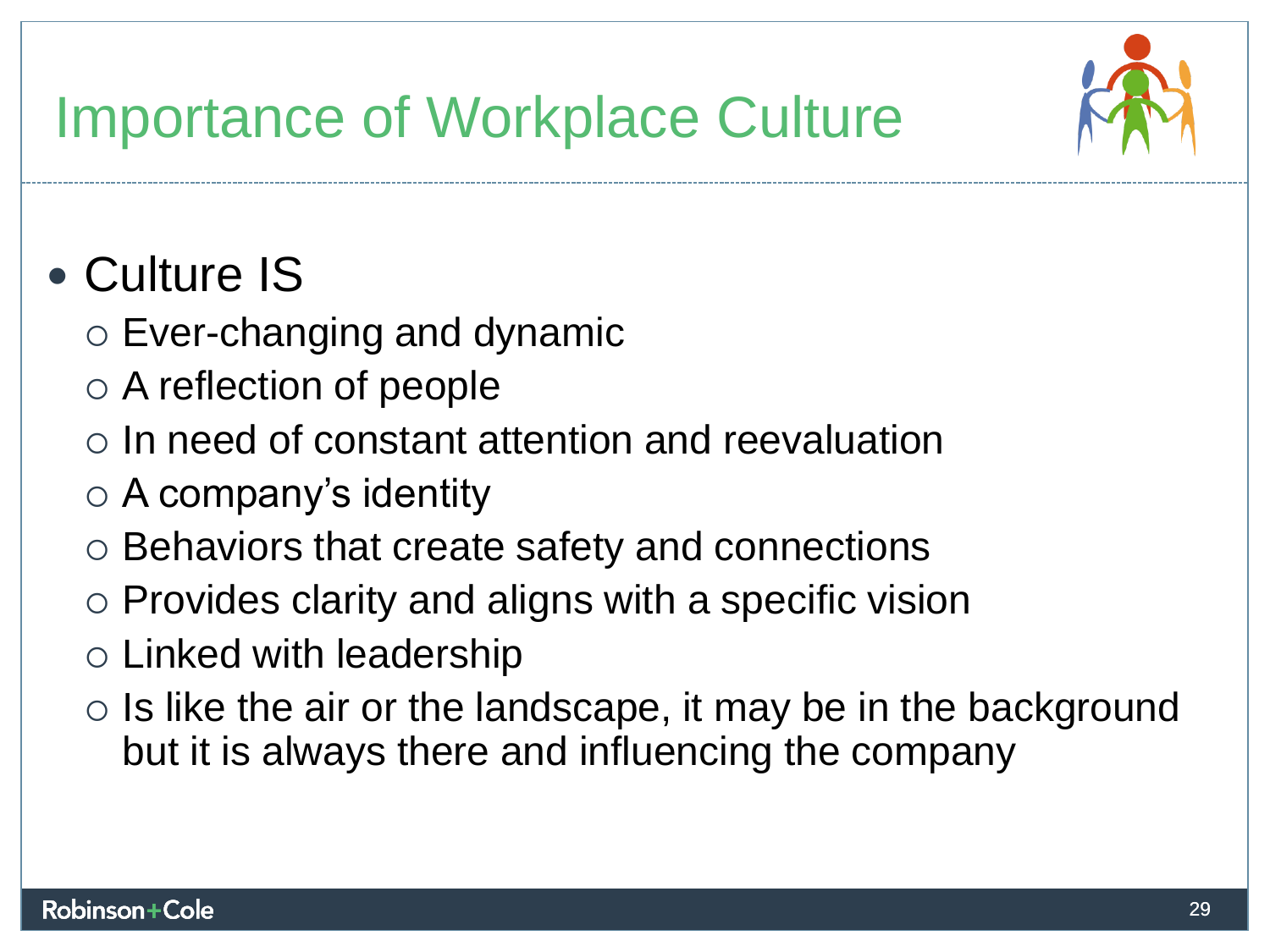

**If someone asked you to describe in three words the**  If someone asked *you* to describe in three words the **"culture" at your firm, what would you say?**  "culture" at your firm, what would you say?

**If someone asked your employees to describe in**  If someone asked *your employees* to describe in<br>three words the "culture" of your firm, what do you **think they would say?**  think they would say?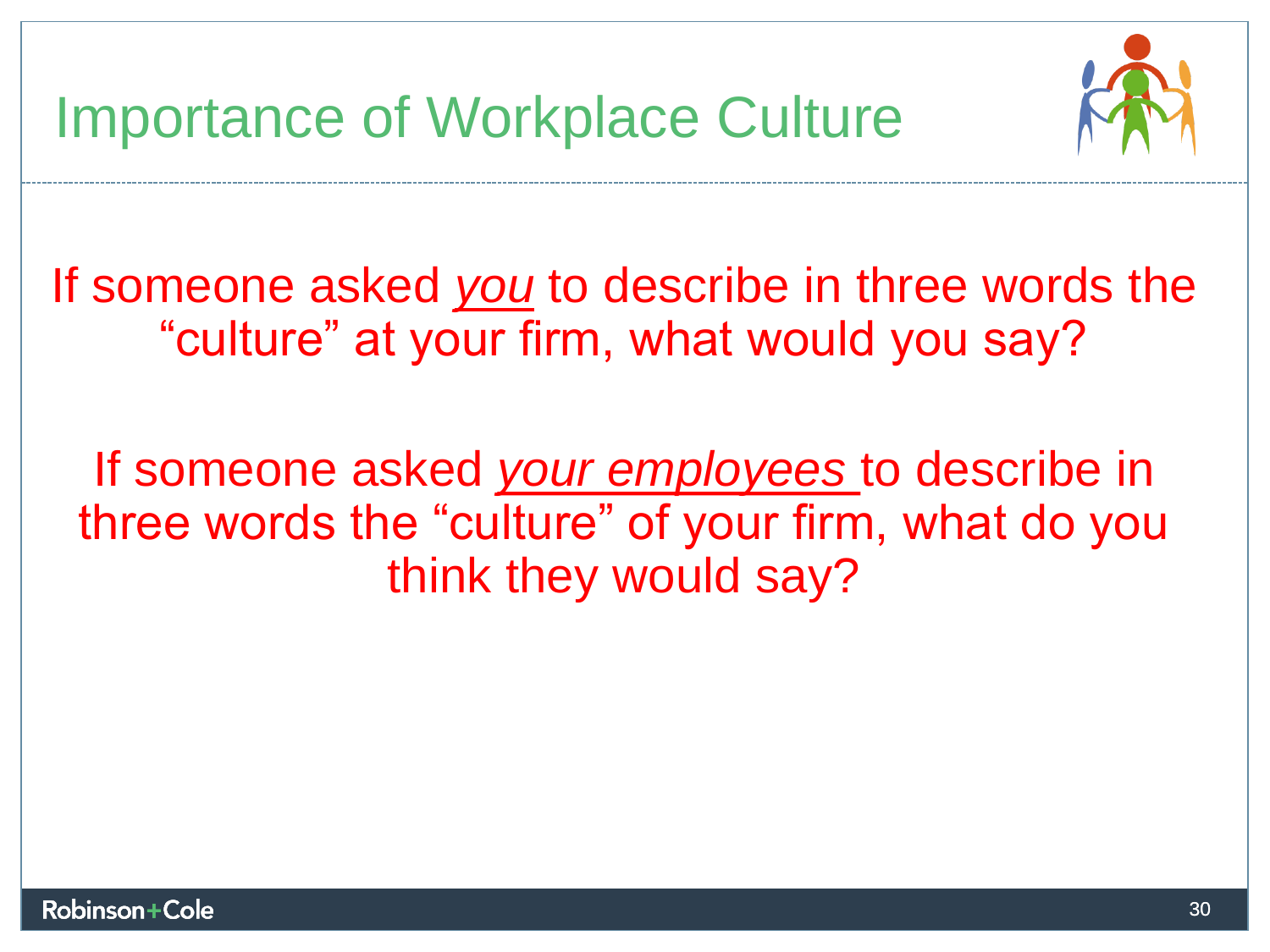

**Professional workplaces do not form "by accident."**  Professional workplaces do not form "by accident."

They are the result of employees', owners', and<br>
managers' commitment to cultivating and<br>
safeguarding a strong workplace culture. **managers' commitment to cultivating and safeguarding a strong workplace culture.**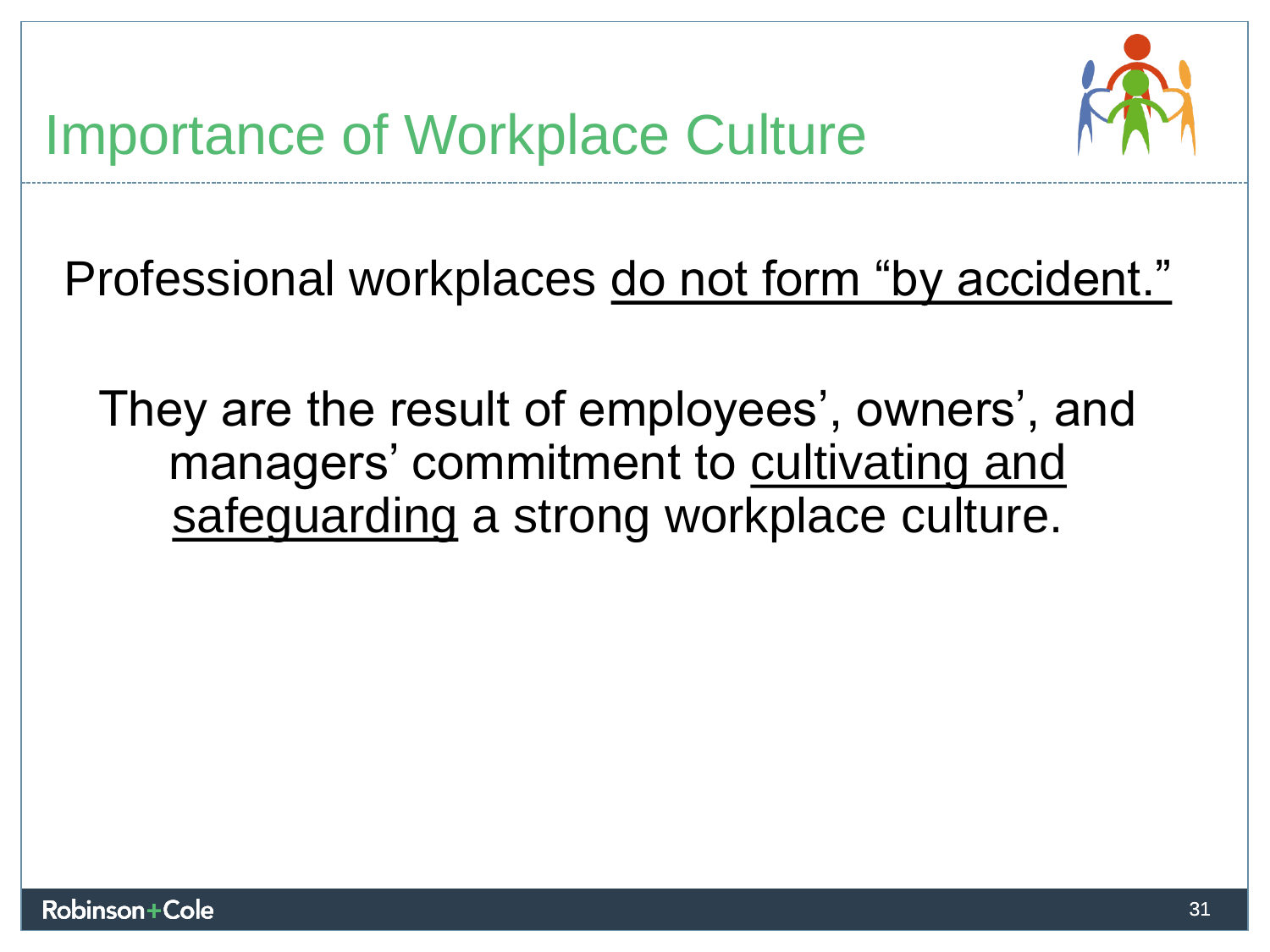Importance of Workplace Culture – Role of **Management in Fostering Strong Culture**  Management in Fostering Strong Culture

- Management is linked with culture. **culture.**
- **And owners and**  • And owners and<br> **managers must be culture ambassadors and**  ambassadors and **warriors, regardless of the**  warriors, *regardless of the*  **size of the workplace.**  *size of the workplace.*

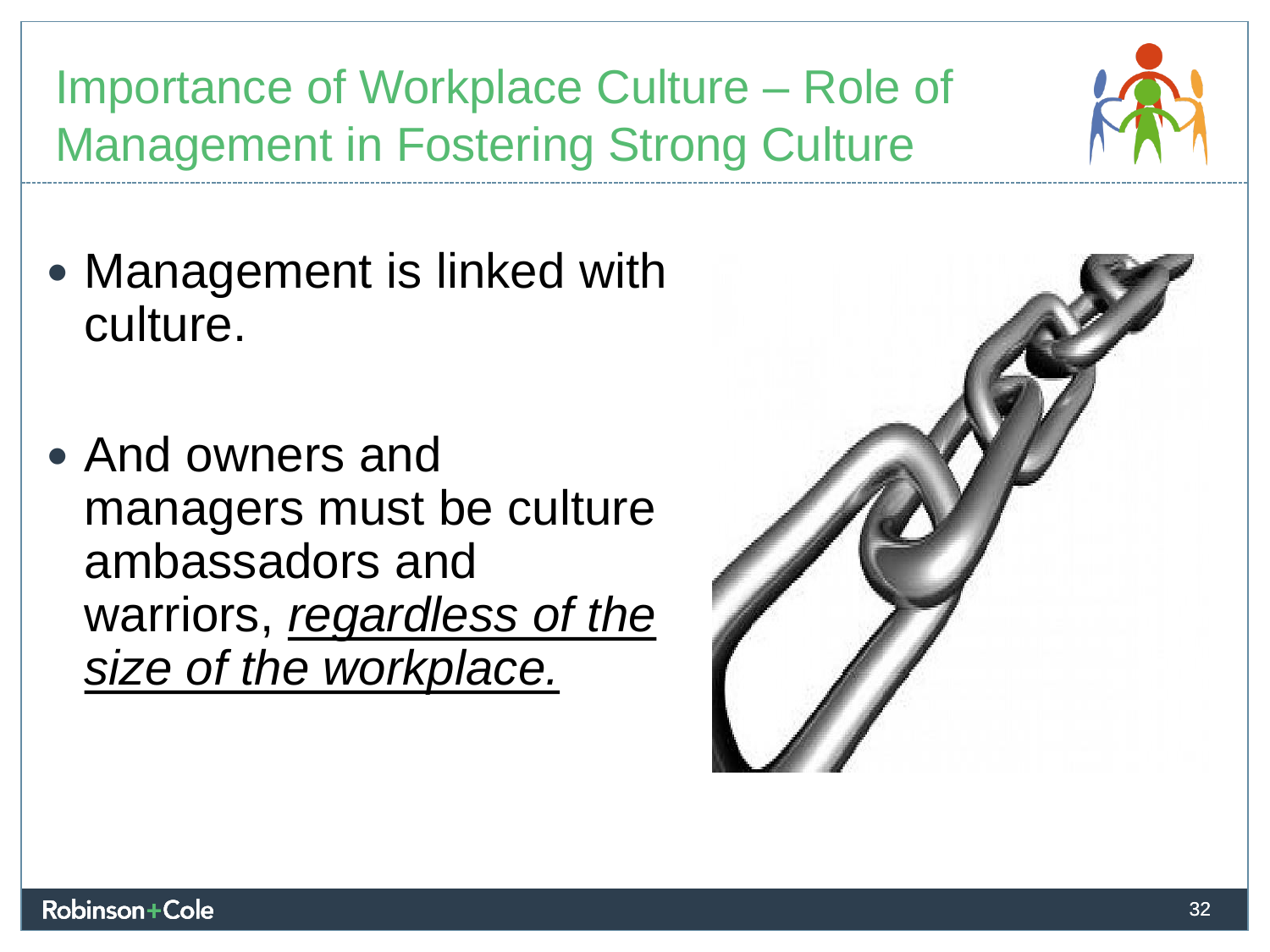### **Importance of Workplace Culture**  Importance of Workplace Culture



#### **How is today's 21st century world (discussed earlier)**  How is today's 21st century world (discussed earlier) **impacting culture in the workplace? What does that**  impacting culture in the workplace? What does that **mean for workplace culture?**  mean for workplace culture?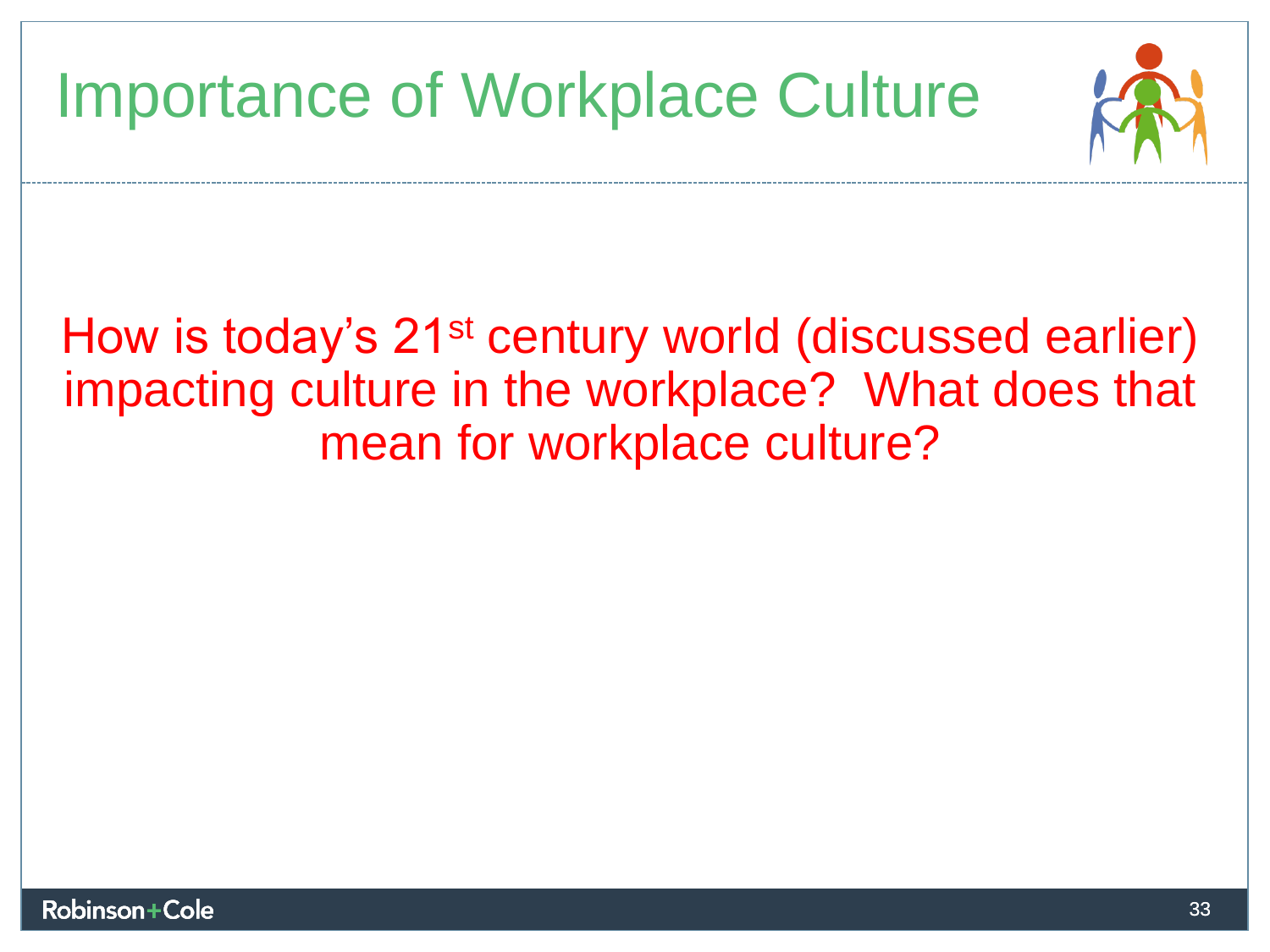**Importance of Workplace Culture**  Importance of Workplace Culture – **Psychological Safety**  Psychological Safety



- **Google studied 180 teams to see what made a good team thrive.**  Google studied 180 teams to see what made a good team thrive.
- The Finding: the most successful teams had traits like conversational **turn-taking" and "average social sensitivity" (being able to understand how others feel based on voice, expression, etc.).**  etc.). • The Finding: the most successful teams had traits like "conversational turn-taking" and "average social sensitivity" (being<br>able to understand how others feel based on voice, expression,
- **This is known as "Psychological Safety."**  This is known as "**Psychological Safety**."
- **"Psychological safety" (or comfort) is created in workplaces where**  "Psychological safety" (or comfort) is created in workplaces where **employees are comfortable being, and expressing, themselves.**  employees are comfortable being, and expressing, themselves.
- **Feelings of discomfort or not being safe are unsettling, create**  Feelings of discomfort or not being safe are unsettling, create psychological chaos, and exhaust cognitive energy. **psychological chaos, and exhaust cognitive energy.**

**What Google Learned from its Quest to Build the Perfect Team, NY** Times, **Feb. 25, 2016.**  What Google Learned from its Quest to Build the Perfect Team, *NY Times*, Feb. 25, 2016.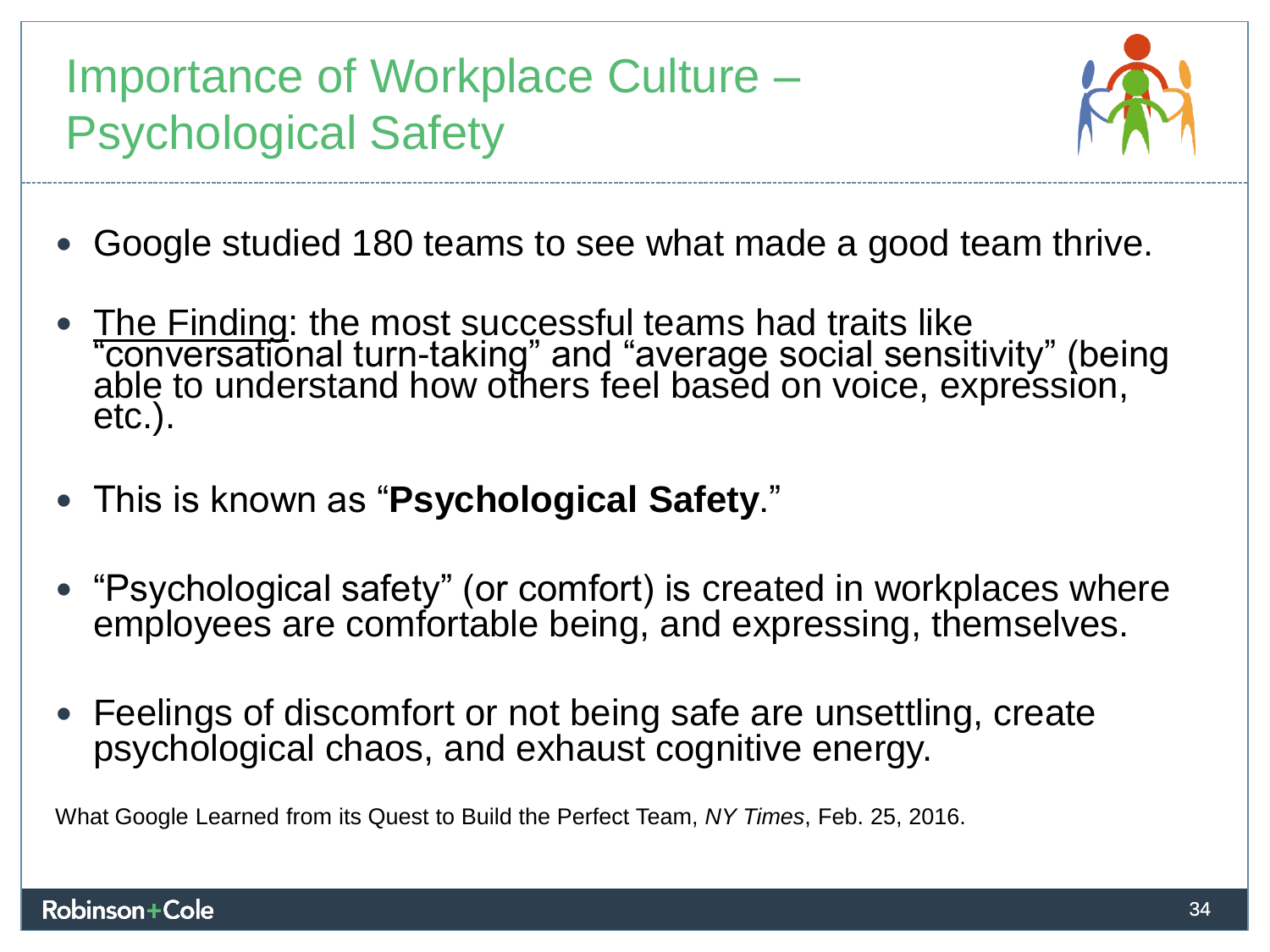**Importance of Workplace Culture**  Importance of Workplace Culture – **Psychological Safety**  Psychological Safety



**• Psychological safety may be even more**  Psychological safety may be even more **important in architectural firms where:**  important in architectural firms where:

o The team is small

**o Employees regularly work very collaboratively**  Employees regularly work very collaboratively **and closely with each other**  and closely with each other

What are examples of how firms can increase psychological<br>safety in a firm or on a team? **safety in a firm or on a team?**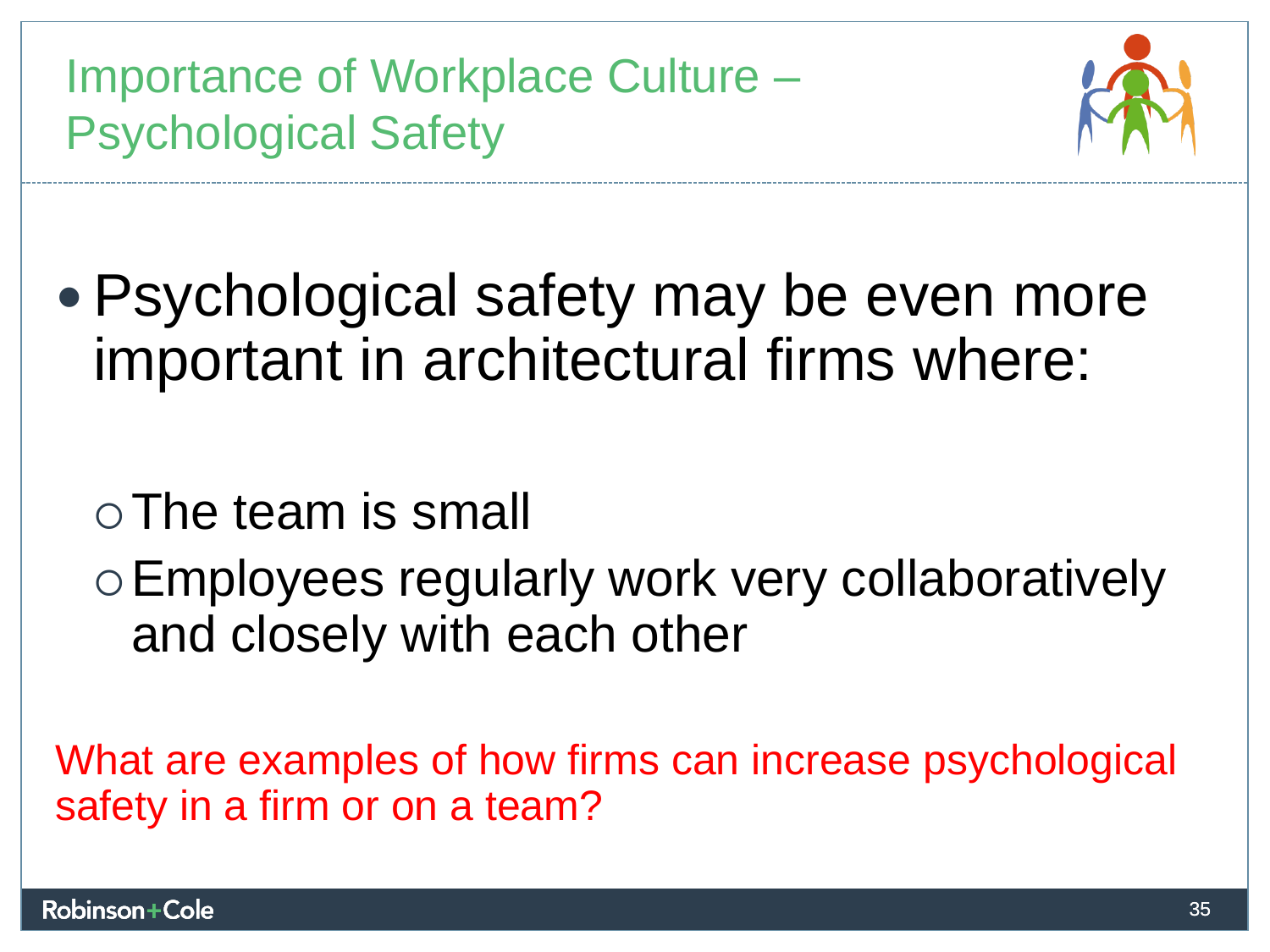### **Professionalism**  Professionalism



**Anyone in a supervisory role must understand:**  Anyone in a supervisory role must understand:

- **Managers and supervisors must be professional as:**  Managers and supervisors must be professional as:
	- **o Role Models Words and Actions**  Role Models Words and Actions
	- **o Leaders**  Leaders
	- **o Resources**  Resources
	- **o Tone/Culture-Setters**  Tone/Culture-Setters
		- $\bullet$  "Management is doing things right; leadership is doing the right **things." Peter Drucker**  *things." Peter Drucker*
- **Managers and supervisors must support the firm.**  Managers and supervisors must support the firm.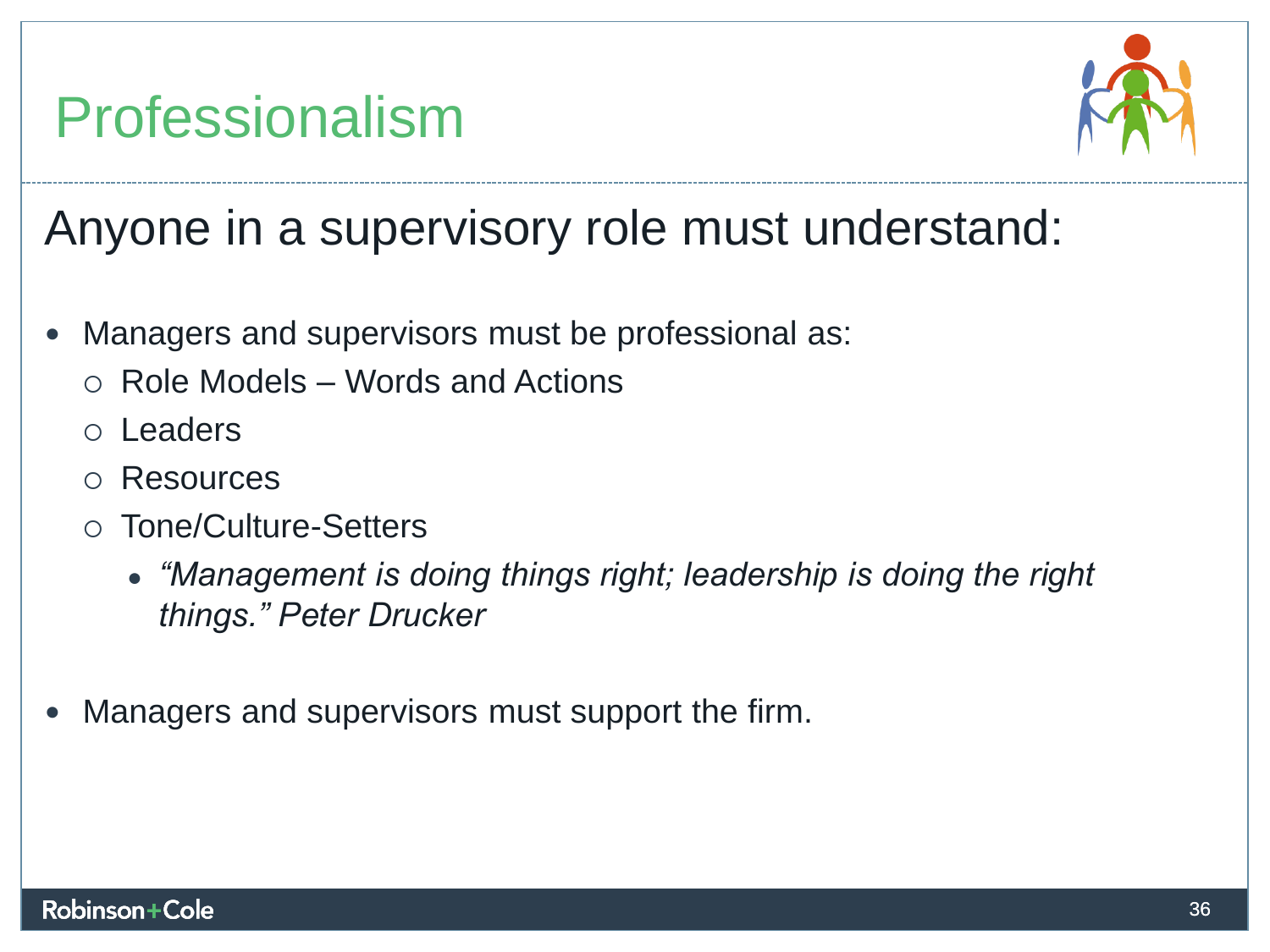### **Professionalism**  Professionalism



**Anyone in a supervisory role must understand:**  Anyone in a supervisory role must understand:

- **Managers and supervisors must foster a culture of:**  Managers and supervisors must foster a culture of:
	- **o "Speak Up"**  "Speak Up"
	- **o Zero Tolerance**  Zero Tolerance
	- **o Respect/Dignity/Inclusion**  Respect/Dignity/Inclusion
	- **o Doing Things the "Right Way"**  Doing Things the "Right Way"
		- **"The time is always right to do what is right" Martin Luther King, Jr.**  *"The time is always right to do what is right." Martin Luther King, Jr.*

**One person who is unprofessional can have a big impact especially on a**  *One person who is unprofessional can have a big impact especially on a*  **small team. How do you handle someone who is routinely unprofessional**  *small team. How do you handle someone who is routinely unprofessional*  **and how can you ensure that he/she does not influence others?**  *and how can you ensure that he/she does not influence others?*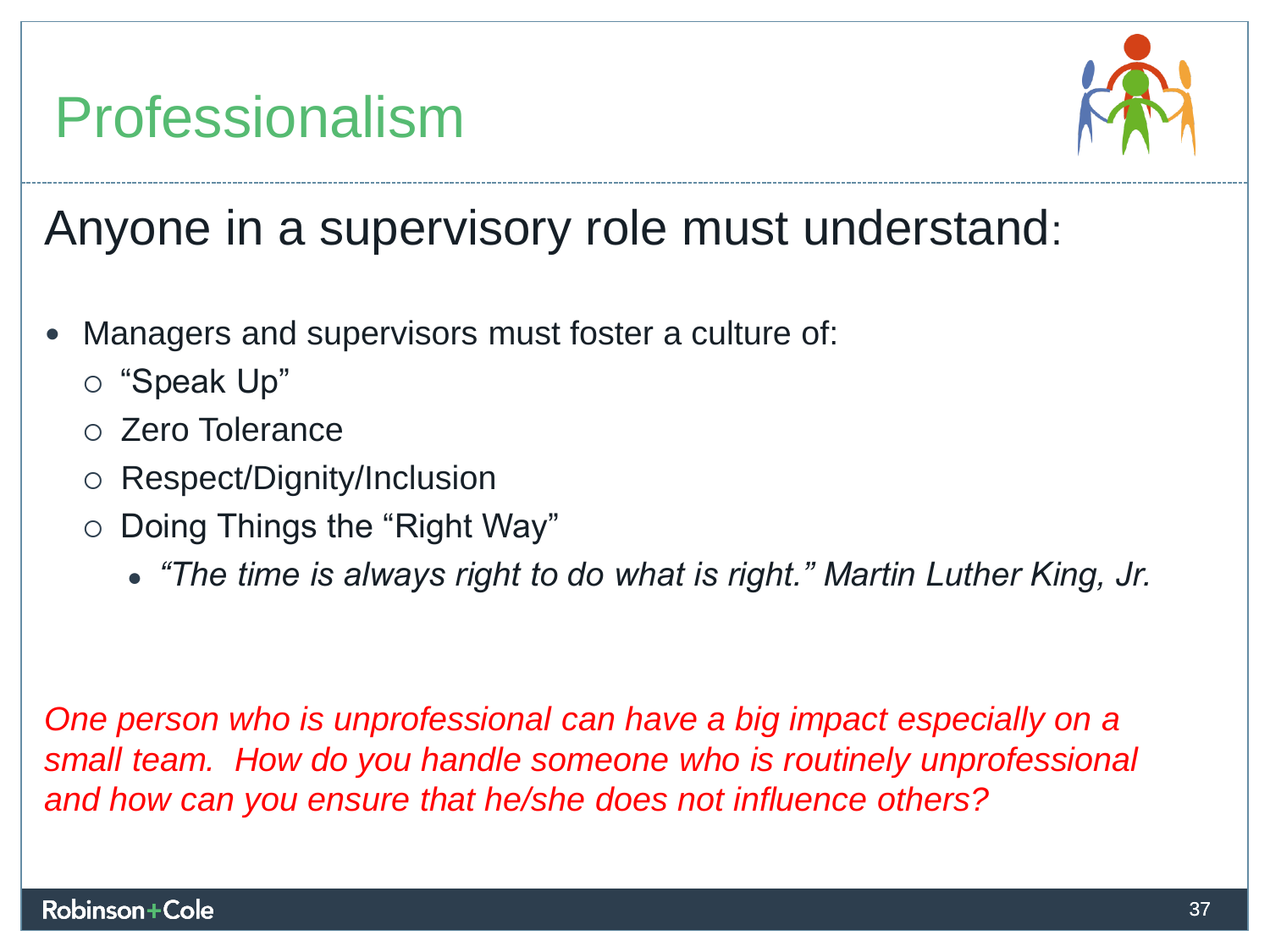### **Cultural Competence**  Cultural Competence



**The ability to think, feel, and act in ways that**  The ability to think, feel, and act in ways that **acknowledge, respect, and build upon racial, ethnic,**  acknowledge, respect, and build upon racial, ethnic, **socio-cultural, and linguistic diversity as well as other**  socio-cultural, and linguistic diversity as well as other **kinds of diversity**  kinds of diversity

**More than "cultural awareness" or "tolerance"**  More than "cultural awareness" or "tolerance"

- Cultural Awareness: **understanding of members of other**  *Cultural Awareness*: understanding of members of other **groups**  groups
- Cultural Competence: **ability to effectively operate within**  *Cultural Competence*: ability to effectively operate within different cultural contexts**different cultural contexts**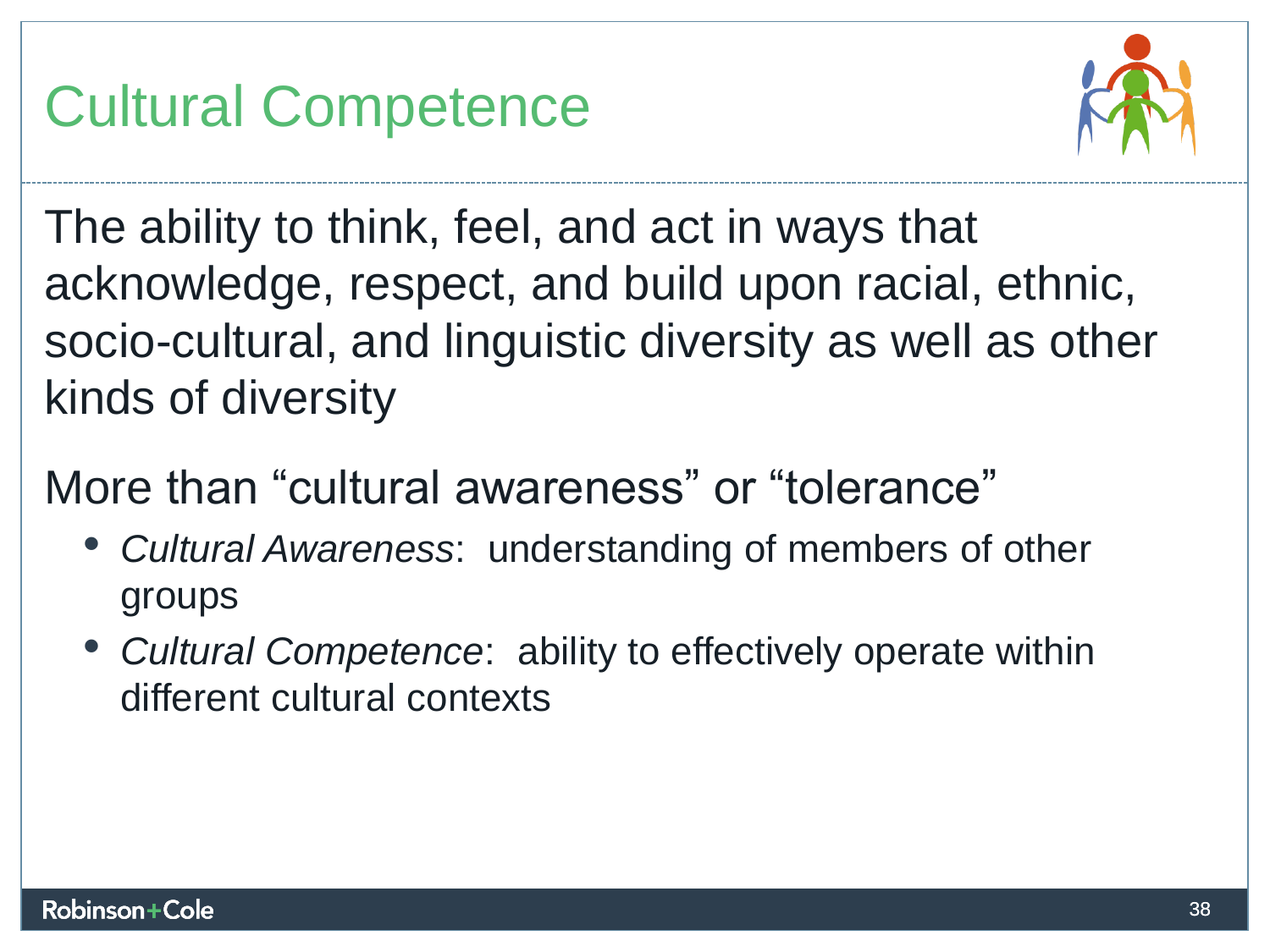### **Cultural Competence**  Cultural Competence – **Group Activity in Awareness**  Group Activity in Awareness



- **What influences how you think about groups to which you**  What influences how you think about groups to which you do not belong? **do not belong?**
- **Where do you get information about individuals and groups**  Where do you get information about individuals and groups **related to race, gender, socioeconomic class, and other**  related to race, gender, socioeconomic class, and other **social and cultural identities?**  social and cultural identities?
- How do you process that information? Do you fact-check<br>and/or consider how your own experiences or worldview<br>impacts that information? **and/or consider how your own experiences or worldview impacts that information?**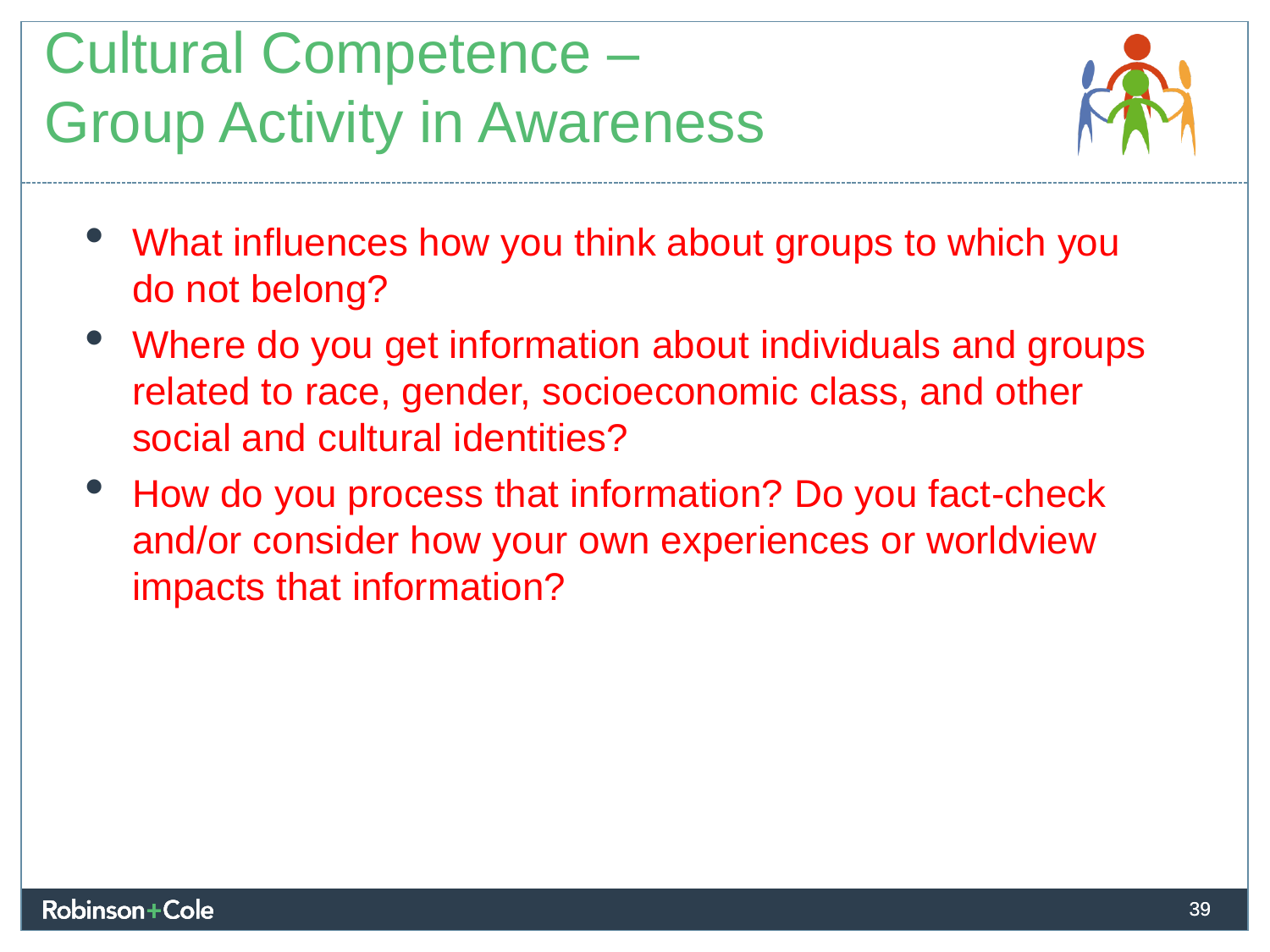### **Cultural Competence**  Cultural Competence



**Culturally competent firms:**  Culturally competent firms:

- **Acknowledge the importance of race, ethnicity,**  Acknowledge the importance of race, ethnicity, **gender, and other types of diversity**  gender, and other types of diversity
- **Assess interactions that cross these cultures**  Assess interactions that cross these cultures
- **Build cultural knowledge**  Build cultural knowledge
- **Adapt to meet culturally unique needs**  Adapt to meet culturally unique needs
- **Believe and model that diversity is good for business**  Believe and model that diversity is good for business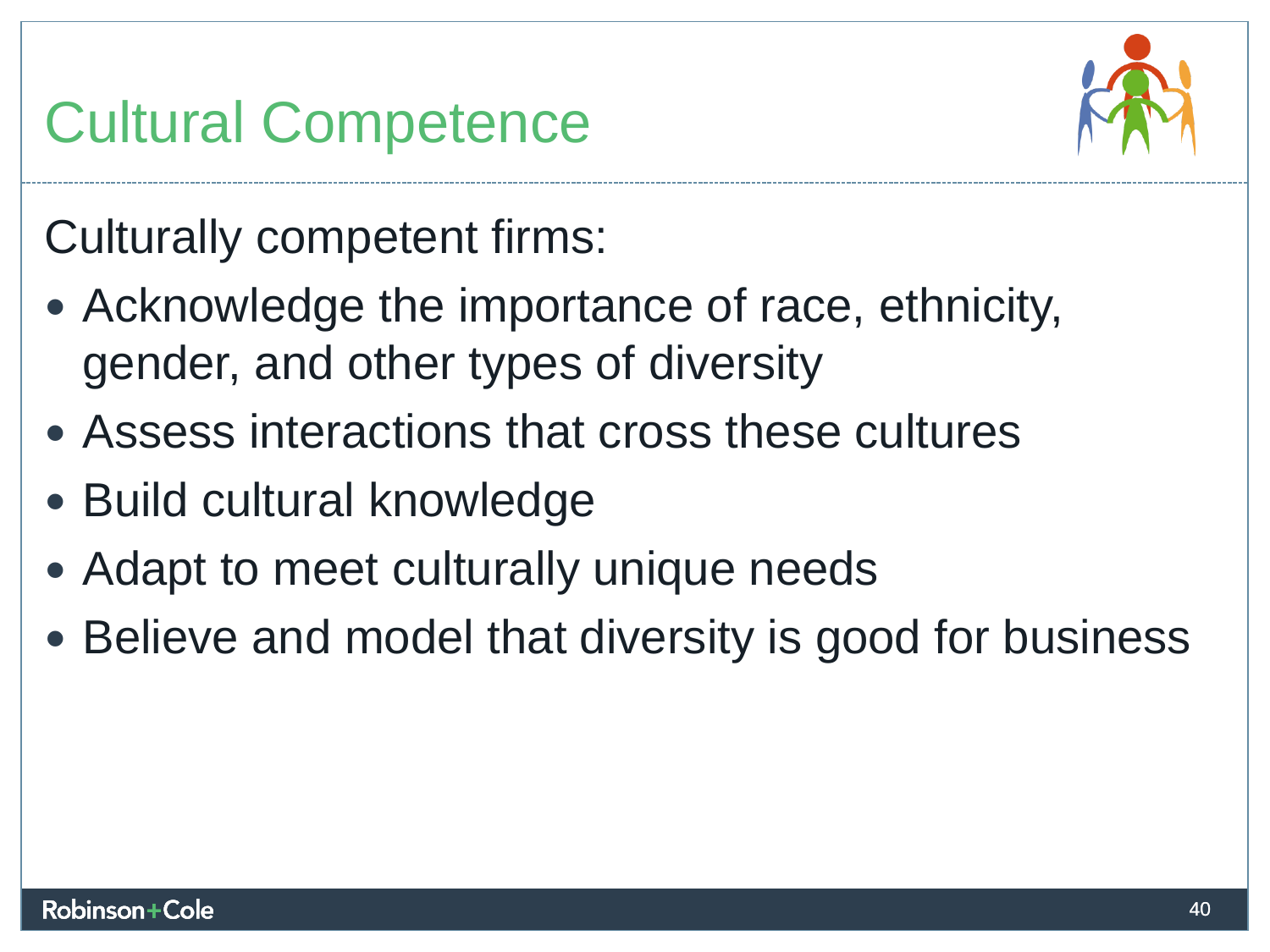**Cultural Competence**  Cultural Competence – **Achieving it in the Workplace**  Achieving it in the Workplace



**Culturally competent organizations:**  Culturally competent organizations:

- **Have increased sensitivity to alienating behaviors**  Have increased sensitivity to alienating behaviors
- **Value diversity**  Value diversity
- **Self-assess development of cultural competence**  Self-assess development of cultural competence
- **Identify and are vigilant about maintaining positive cross-cultural dynamics**  • Identify and are vigilant about maintaining<br>positive cross-cultural dynamics
- **Create an environment where people can**  Create an environment where people can **communicate candidly and respectfully about**  communicate candidly and respectfully about **culturally-based values and perceptions**  culturally-based values and perceptions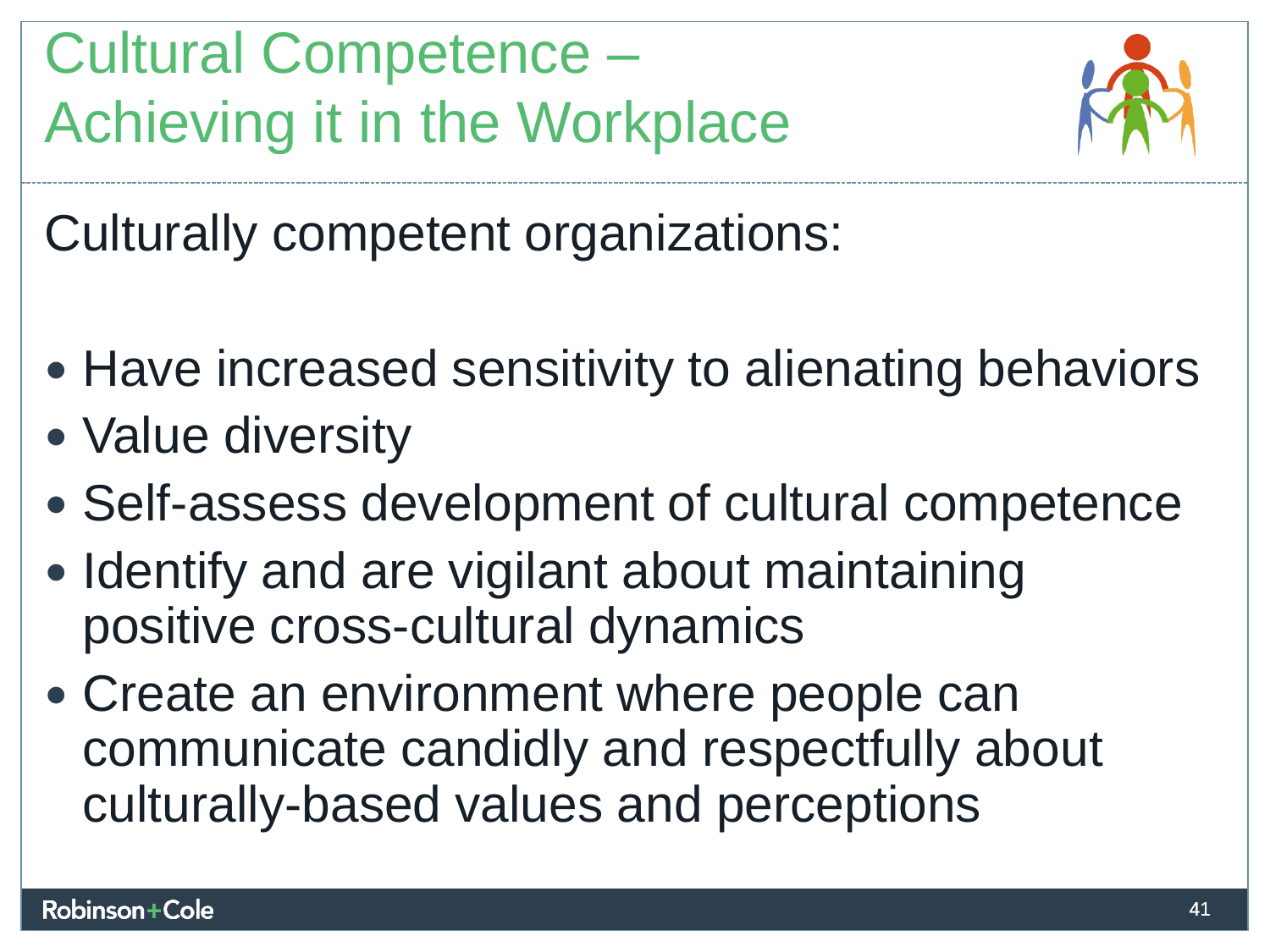**Bias in the Workplace**  Bias in the Workplace – **Group Exercise**  Group Exercise

# **A Quick Game of Pictionary:**  A Quick Game of Pictionary: **Draw an Effective Leader**  Draw an Effective Leader **(in your mind)**  (in your mind)



**40**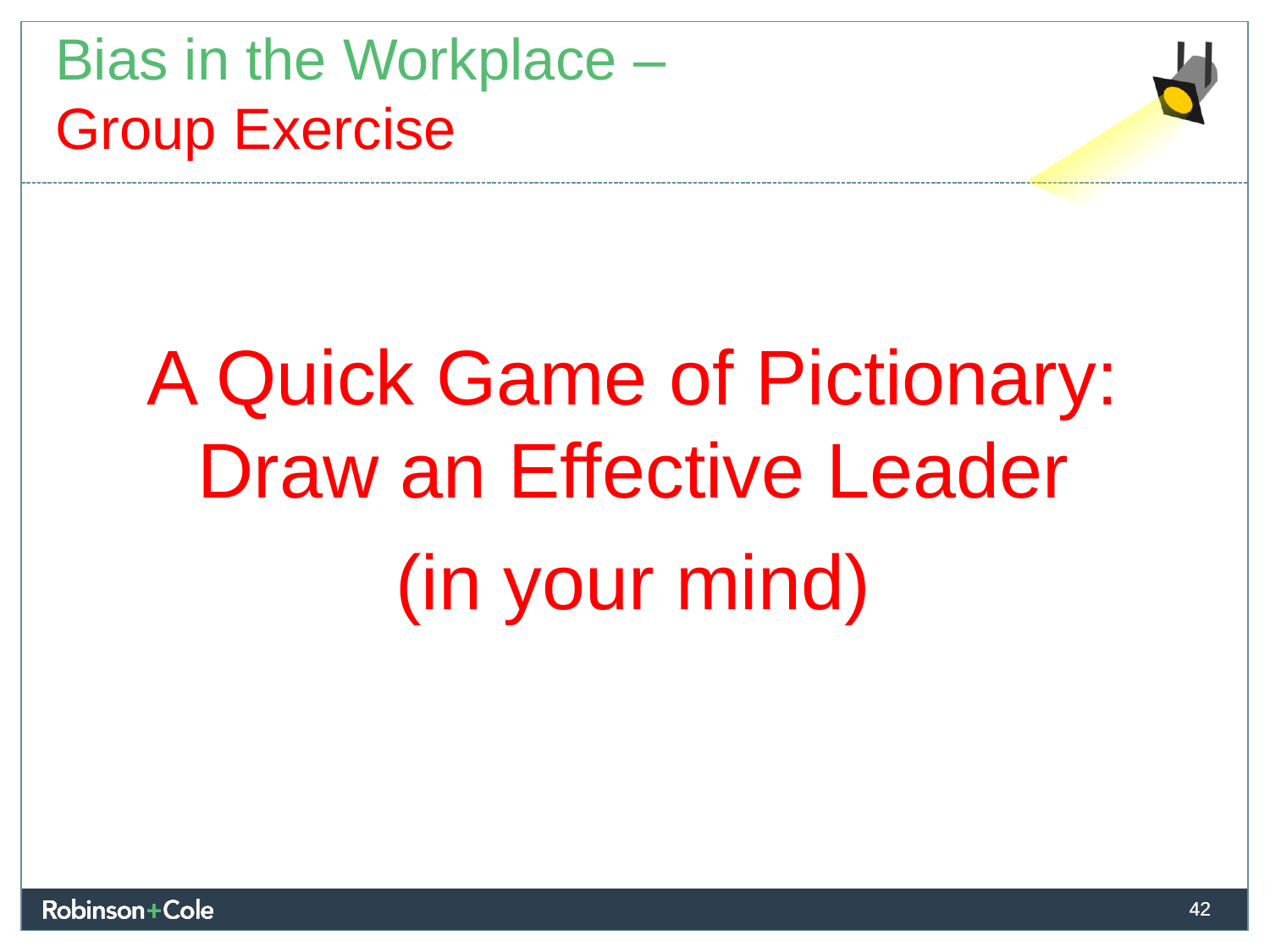**Bias in the Workplace**  Bias in the Workplace – **"Draw an Effective Leader" Exercise Results**  "Draw an Effective Leader" Exercise Results







Heather Murphy, Picture a Leader. Heather Murphy, Picture a Leader. Is She a Woman?, N.Y. Times,<br>March 16, 2018. March 16, 2018.

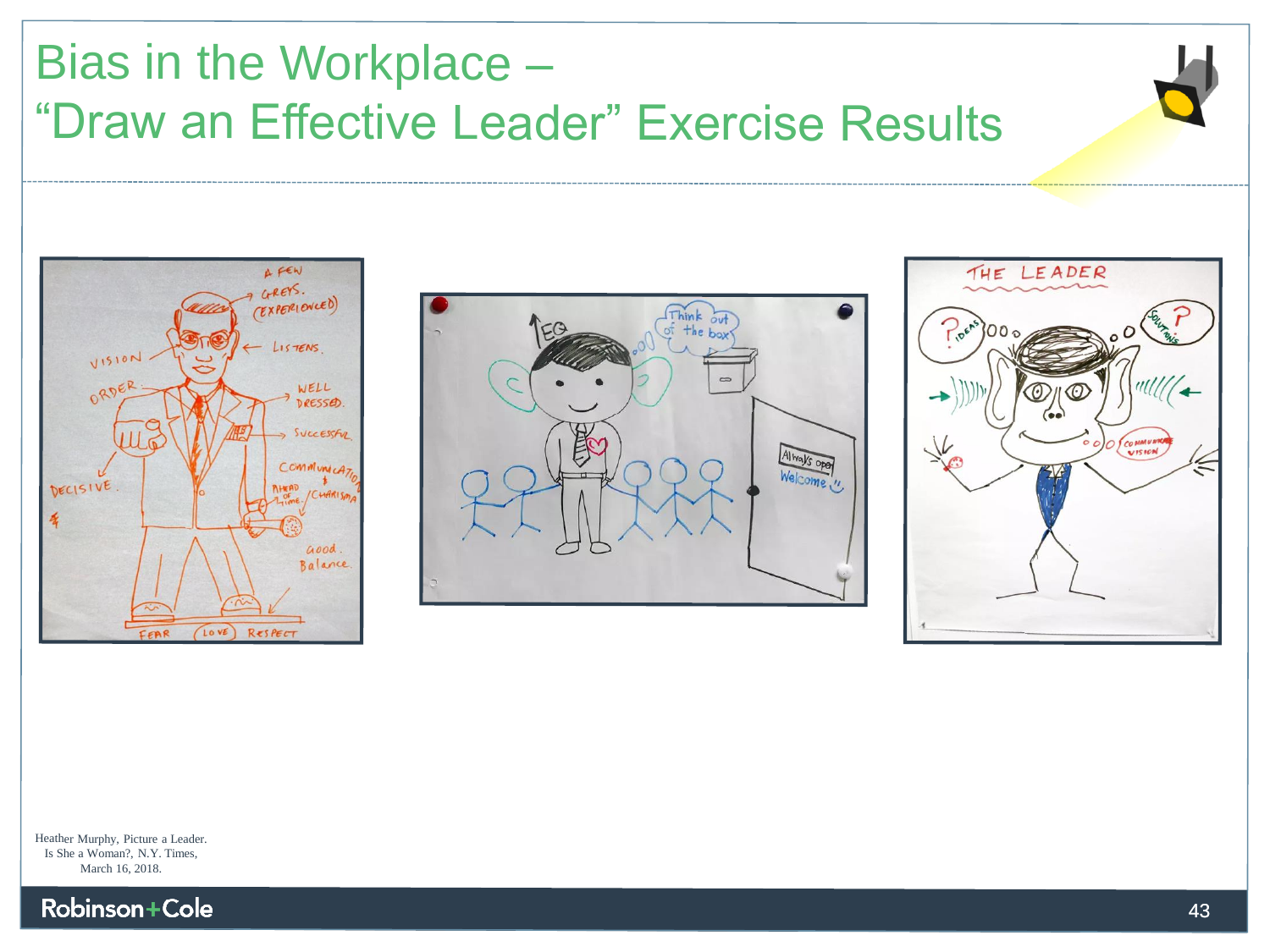### **Bias in the Workplace**  Bias in the Workplace – **"Draw an Effective Leader" Lessons**  "Draw an Effective Leader" Lessons

- **Results are almost universal: both men and women almost always draw men draw men**
- **This is an example of implicit bias at work**  This is an example of implicit bias at work
- Implicit bias: having preferences or associations without conscious<br>awareness of them **awareness of them**
- **In the "leader" example, people generally associate leadership, and**  In the "leader" example, people generally associate leadership, and **the qualities associated with leadership (such as "taking charge")**  the qualities associated with leadership (such as "taking charge") **with men**  with men
- **This phenomenon exists even when people don't subscribe to negative stereotyping of women — it's a result of our culture shaping our unconscious minds**  This phenomenon exists even when people don't subscribe to negative stereotyping of women – it's a result of our culture shaping our unconscious minds
- Implicit bias in the workplace can negatively impact workplace culture. **culture.**

Remember: Explicit Bias **is conscious and controllable while** Implicit *Remember: Explicit Bias* is conscious and controllable while *Implicit Bias is* unconscious and has been programmed subconsciously.Bias is **unconscious and has been programmed subconsciously.**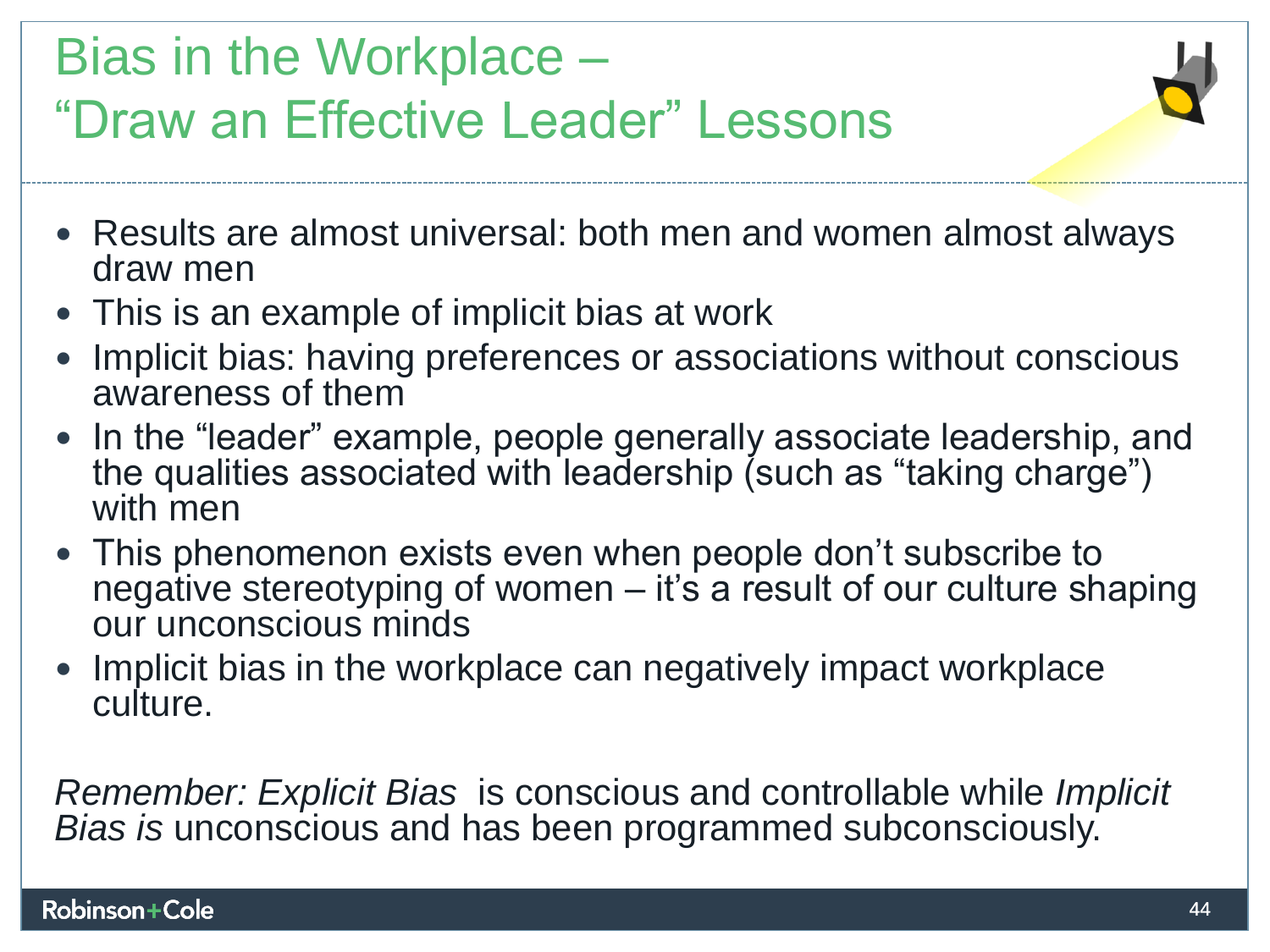**Bias in the Workplace**  Bias in the Workplace – **Strategies for Combatting Implicit Bias**  Strategies for Combatting Implicit Bias

- **Assess your own implicit biases**  Assess your own implicit biases
	- o Visit Project Implicit to find out which implicit biases you may hold **hold**
- **Seek exposure to different and disconfirming images**  Seek exposure to different and disconfirming images
	- o For example, to uncouple the "man = leader" association, seek<br>out references to and images of women leaders. **out references to and images of women leaders.**
- **Use concrete criteria when evaluating the**  Use concrete criteria when evaluating the **performance or ideas of others**  performance or ideas of others

#### **Are there ways you have combatted implicit bias?**  Are there ways you have combatted implicit bias?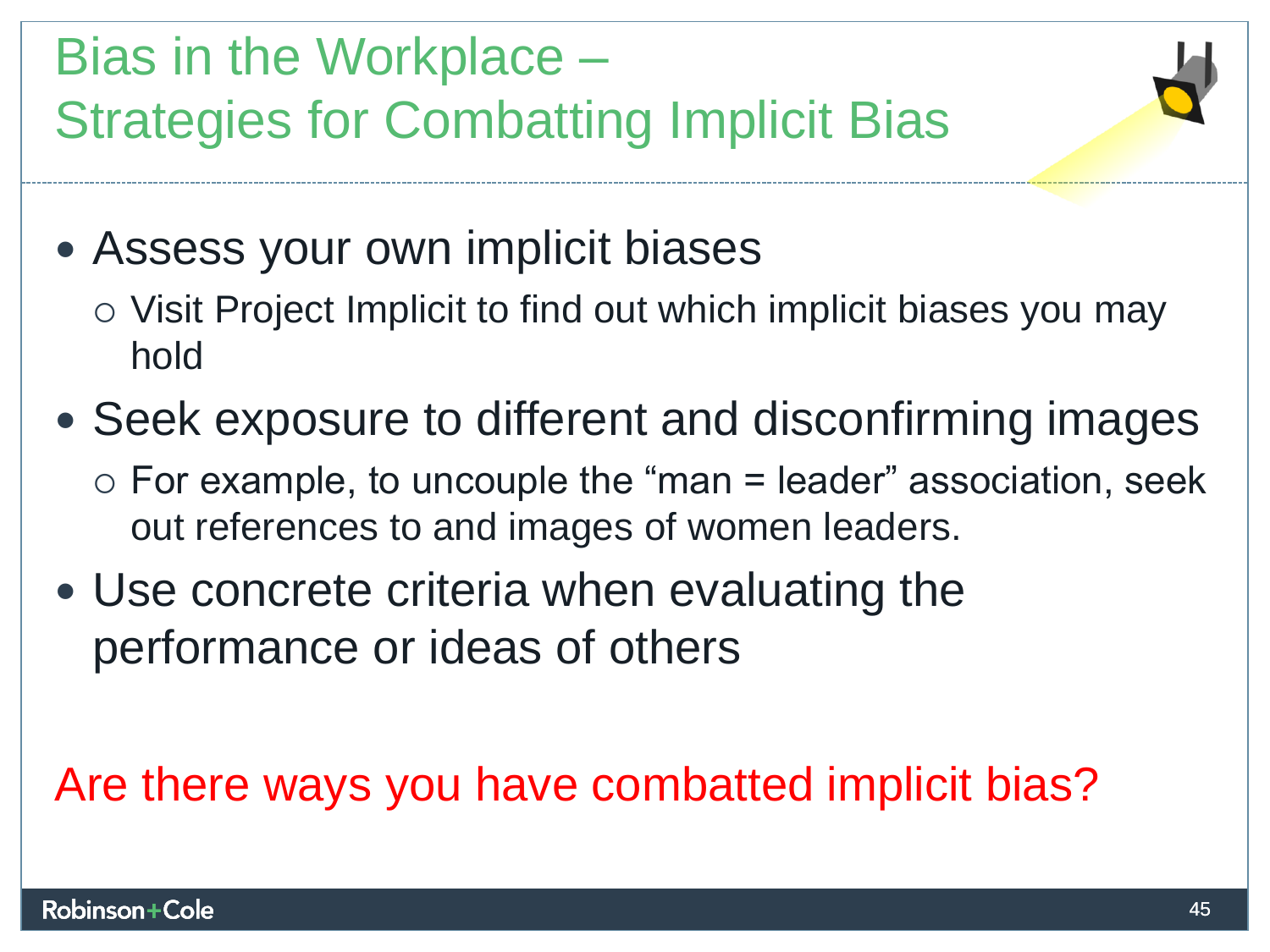



**Workplaces that are:**  Workplaces that are:

**high in professionalism,**  *high in professionalism,*  **high in cultural competence,**  *high in cultural competence,* **create psychological safety for employees, and**  *create psychological safety for employees, and*  **are low in explicit/implicit bias**  *are low in explicit/implicit bias* 

**lead to positive workplace culture**  lead to positive workplace culture **and can assist in preventing sexual harassment**  and can assist in preventing sexual harassment **and ensuring that harassment complaints are**  and ensuring that harassment complaints are **handled appropriately.**  handled appropriately.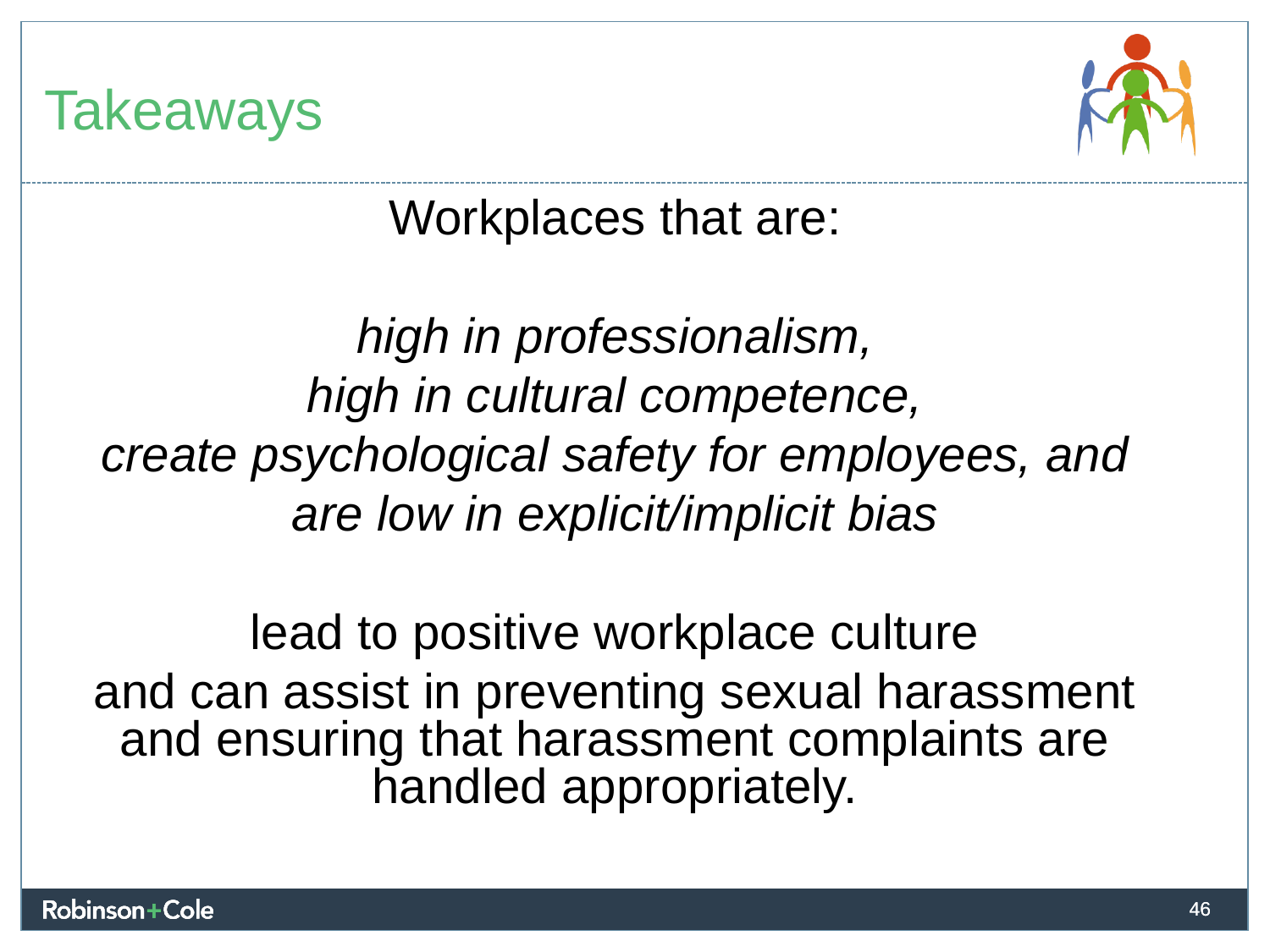### **Questions?**  Questions?